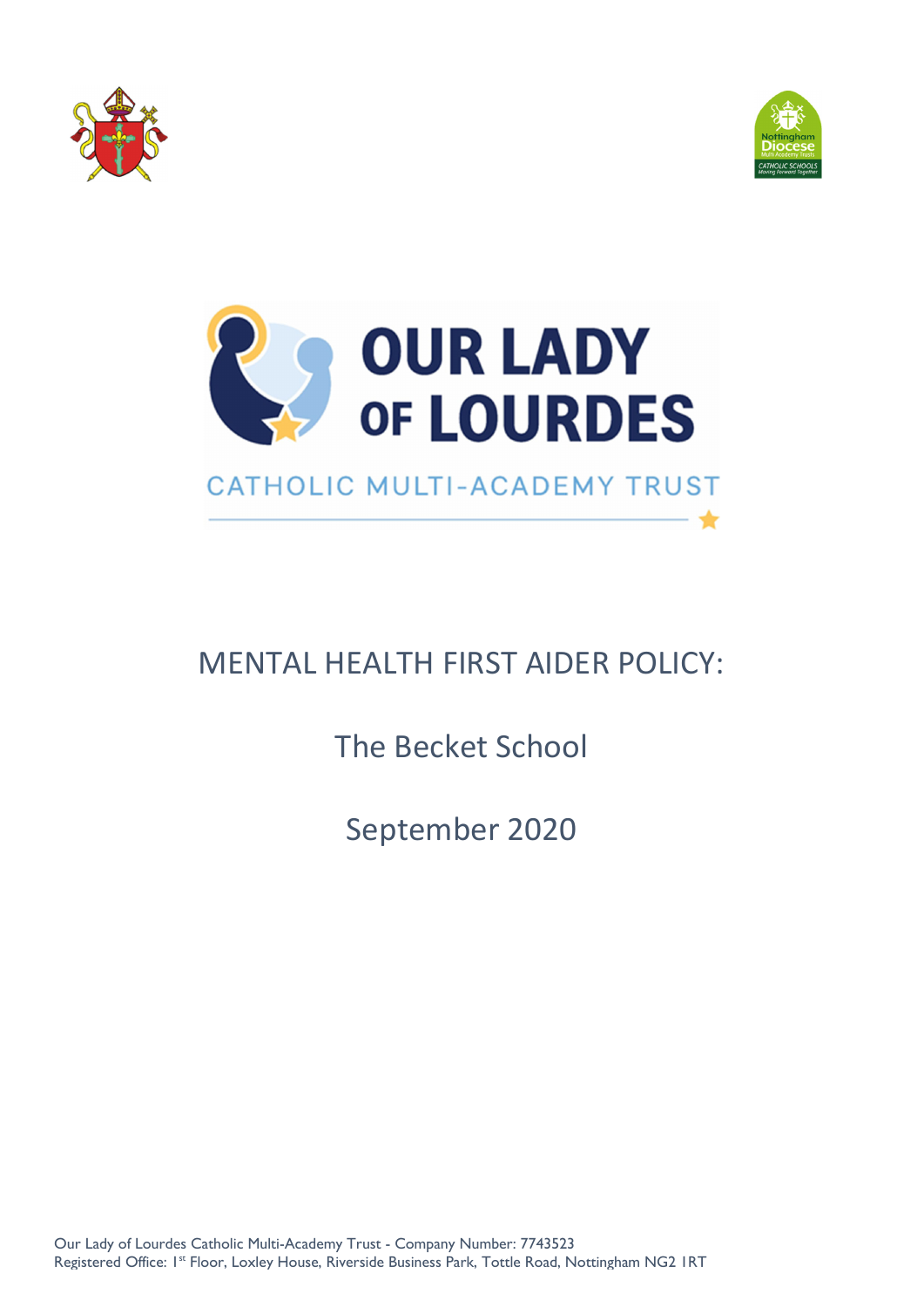# **Contents Page:**

| Our Lady of Lourdes Mission Statement | 2  |
|---------------------------------------|----|
| <b>Mental Health Statement</b>        | 2  |
| <b>Key Personnel</b>                  | 3  |
| <b>Policy Statement</b>               | 3  |
| Scope                                 | 4  |
| <b>Policy Aims</b>                    | 4  |
| <b>Staff Responsibilities</b>         | 4  |
| <b>Teaching About Mental Health</b>   | 4  |
| Signposting                           | 5  |
| <b>Warning Signs</b>                  | 5  |
| <b>Managing Disclosures</b>           | 5  |
| Confidentiality                       | 6  |
| <b>Working with All Parents</b>       | 6  |
| <b>Supporting Peers</b>               |    |
| <b>Training</b>                       | 8  |
| Appendix A                            | 9  |
| <b>Appendix B</b>                     | 11 |
| Appendix C                            | 12 |
| Appendix D                            | 15 |
| Appendix E                            | 17 |
| <b>Appendix F</b>                     | 19 |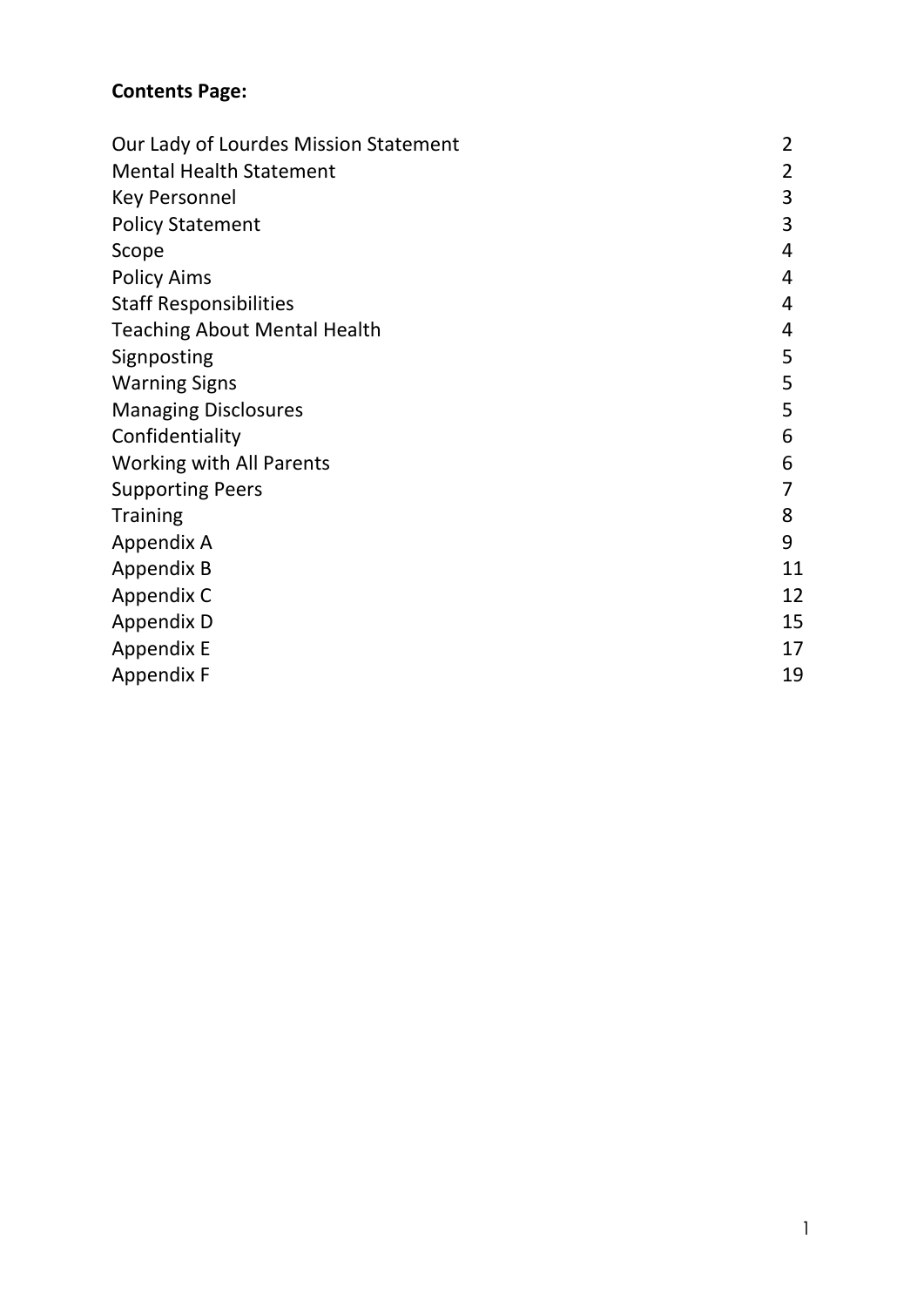# **Our Lady of Lourdes Catholic Multi Academy Trust Mission Statement**

We are a partnership of Catholic schools and our aim is to provide the very best Catholic education for all in our community and so improve life chances through spiritual, academic and social development.

We will achieve this by:

Placing the life and teachings of Jesus Christ at the centre of all that we do. Following the example of Our Lady of Lourdes by nurturing everyone so that we can all make the most of our God given talents.

Working together so that we can all achieve our full potential, deepen our faith and know that God loves us.

Being an example of healing, compassion and support for the most vulnerable in our society.

| Date Issued                              | September 2020                                           |  |
|------------------------------------------|----------------------------------------------------------|--|
| <b>Governors' Committee Responsible:</b> | <b>OLOL Trust Standards Committee/Executive</b><br>Board |  |
|                                          |                                                          |  |
| <b>Mental Health Lead:</b>               | <b>Barbara Nicholls</b>                                  |  |
| <b>Status &amp; Review Cycle:</b>        | <b>Statutory Annual</b>                                  |  |
| <b>Review Date:</b>                      | May 2022                                                 |  |
| Author                                   | <b>Barbara Nicholls</b>                                  |  |

#### *Isaiah 40:29 "He gives strength to the weary"*

#### **Mental Health Statement**

Our Lady of Lourdes Catholic Multi Academy Trust Executive Board recognise their moral and statutory responsibility to promote the mental health of all pupils and staff together with the Becket School Local Governing Body. The Executive Trust Board and Local Governing Body will endeavour to provide an environment where all children and adults feel they can share Mental Health issues. They will make sure that all children and young people have the same access to Mental Health support regardless of age, disability, gender reassignment, race, religion or belief, sex, or sexual orientation. They follow procedures to ensure that children and adults receive effective support, protection and justice and recognise the additional needs of children from minority ethnic groups and disabled children and the barriers they may face, especially around communication. Mental Health forms part of the school and Trust's responsibilities. The school's Mental Health policy is available on the school website: www.becketonline.co.uk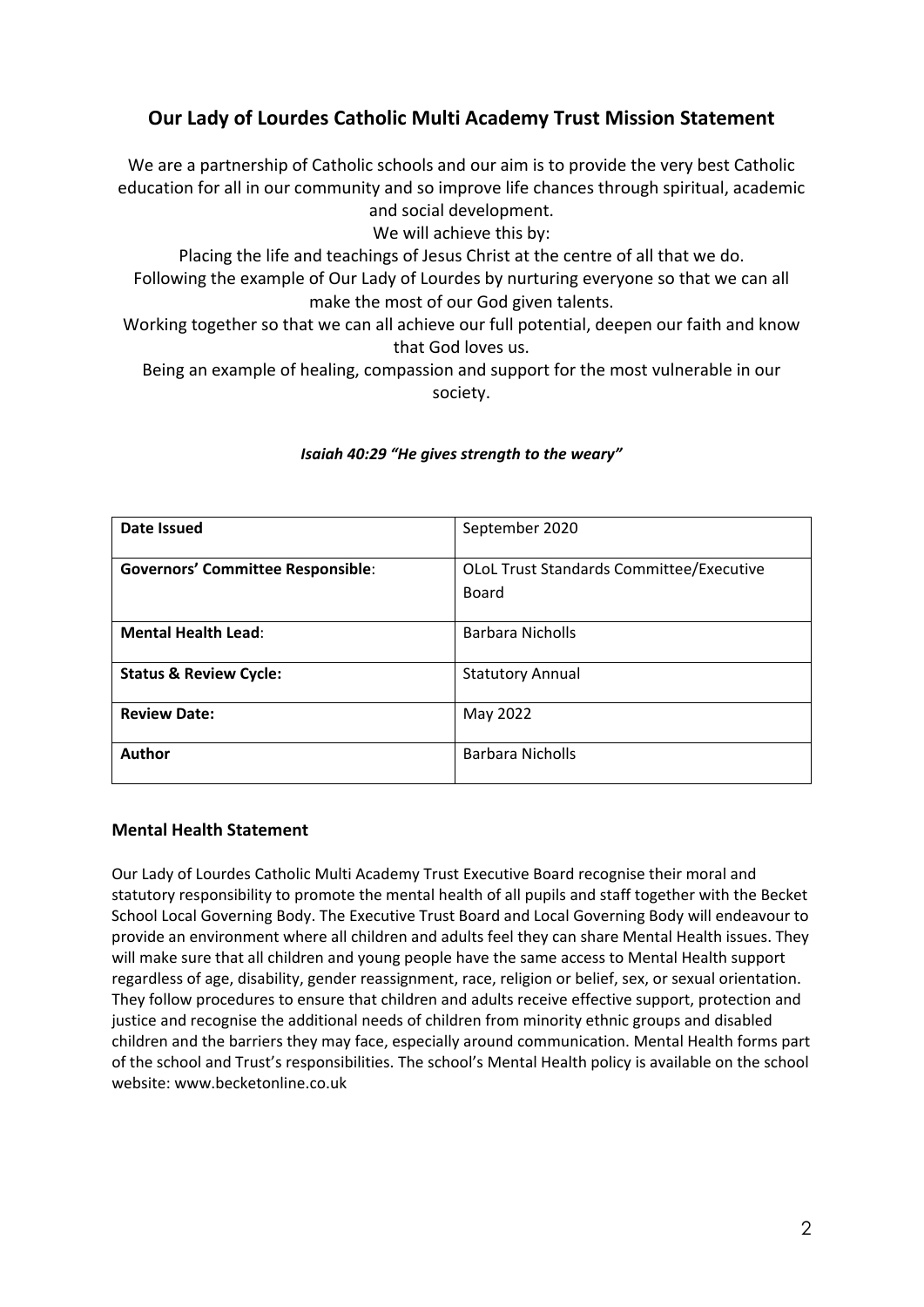#### **Key Personnel**

**Mental Health Lead:** Barbara Nicholls Contact details: email: b.nicholls@becketonline.co.uk Telephone: 01159824280

#### **The Mental health team: members of the Damascus team/ safeguarding team**

**The nominated Mental Health governor (safeguarding Governor) is:** Sharon Smith Contact details: email: s.rowley@becketonline.co.uk Telephone: 01159824280

**The Headteacher is:** Mr P Greig Contact details: email: s.rowley@becketonline.co.uk Telephone: 01159824280

**The Chair of Governors is:** Sharon Smith Contact details: email: s.rowley@becketonline.co.uk Telephone: 01159824280

# **Policy Statement**

*"Good mental health is a state of well‐being in which every individual realises his or her own potential, can cope with the normal stresses of life, can work productively and fruitfully, and is able to make a contribution to her or his community." (World Health Organization)*

At our school, we aim to promote positive mental health for every member of our staff and student body. We pursue this aim using both universal, whole school approaches and specialised, targeted approaches aimed at vulnerable students.

In addition to promoting positive mental health, we aim to recognise and respond to mental ill health. In an average classroom, three children will be suffering from a diagnosable mental health issue. By developing and implementing practical, relevant and effective mental health policies and procedures we can promote a safe and stable environment for students affected both directly and indirectly by mental ill health. (See Appendix F for examples of mental health conditions)

# **Scope**

This document describes the school's approach to promoting positive mental health and wellbeing. This policy is intended as guidance for all staff including nonteaching staff and governors.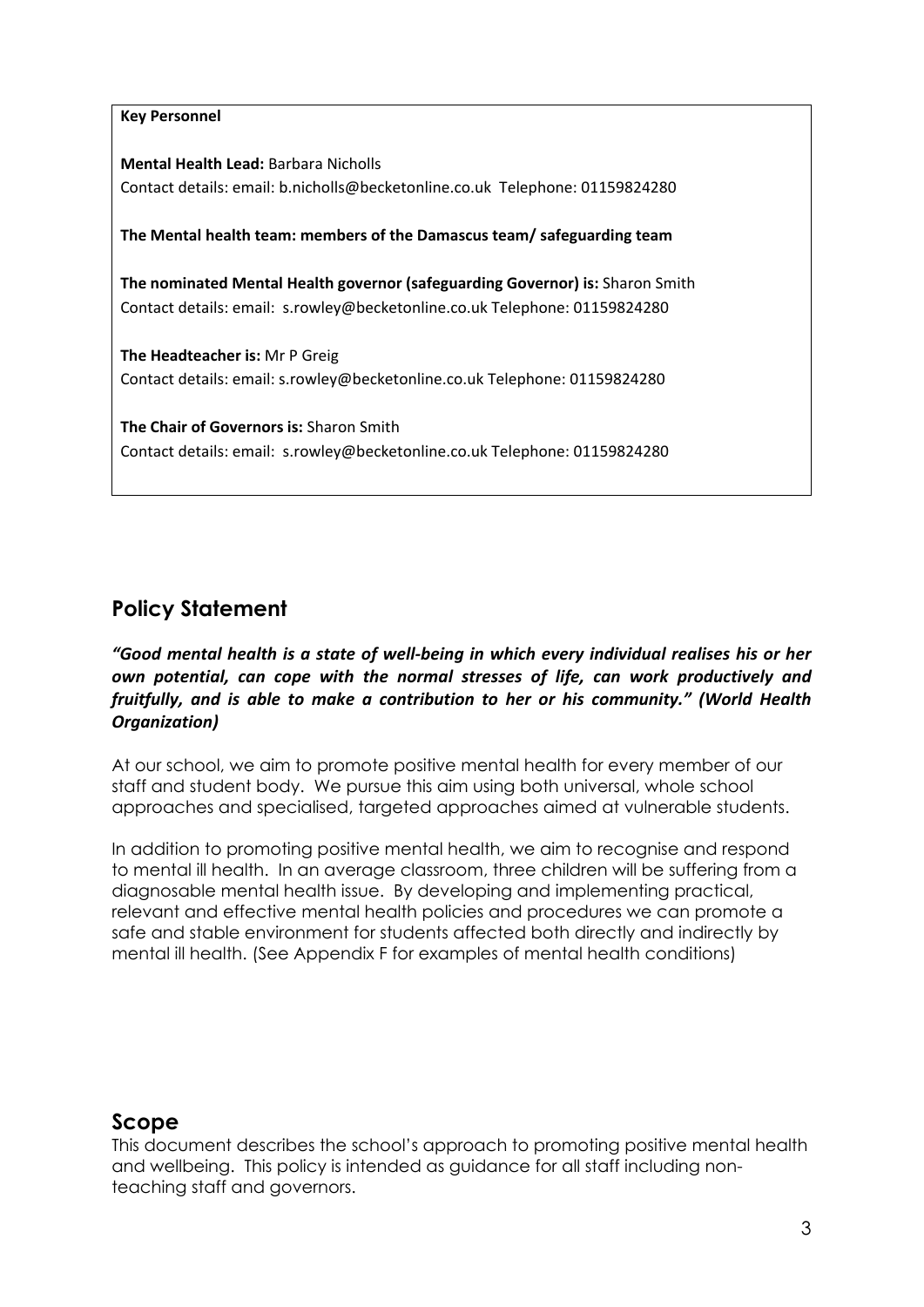This policy should be read in conjunction with our safeguarding policy in cases where a student's mental health poses a concern for their general wellbeing and safety and the SEND policy where a student has an identified special educational need.

# **The Policy Aims to:**

- Promote positive mental health in all students
- Increase understanding and awareness of common mental health issues
- Alert staff to early warning signs of mental ill health
- Provide support to staff working with young people with mental health issues
- Provide support to students suffering mental ill health and their peers and parents or carers

# **Staff Responsibilities**

All staff have a responsibility to promote the mental health of students.

Any member of staff who is concerned about the mental health or wellbeing of a student should speak to the Mental Health Lead, a recognised Youth MHFA trained staff member or a member of the Safeguarding team where there is a safeguarding issue. If there is a fear that the student is in danger of immediate harm then the normal child protection procedures should be followed with an immediate referral to a member of the Safeguarding team and through the use of CPOMS. If the student presents a medical emergency then the normal procedures for medical emergencies should be followed, including alerting the first aid staff and contacting the emergency services if necessary.

Where a referral to CAMHS is appropriate, this will be led and managed by ,the Mental Health Lead or a member of the Safeguarding Team where there are safeguarding issues. (See Appendix E for guidance about referring to CAMHS).

# **Teaching about Mental Health**

The skills, knowledge and understanding needed by our students to keep themselves and others physically and mentally healthy and safe are included as part of our PSHCE curriculum. It is also promoted through supporting World Mental Health Day on an annual basis, is delivered through Acts Of Worship and is an intrinsic element of the work delivered through the school's Chaplaincy Services.

The specific content of lessons will be determined by the specific needs of the cohort we're teaching but there will always be an emphasis on enabling students to develop the skills, knowledge, understanding, language and confidence to seek help, as needed, for themselves or others while at the same time eradicating the stigma associated with mental health. The message we give to students is that 'mental health matters' and should be seen in the same way as physical health.

# **Signposting**

We will ensure that staff, students and parents are aware of sources of support within school and in the local community and support access to these services as outlined in Appendix C.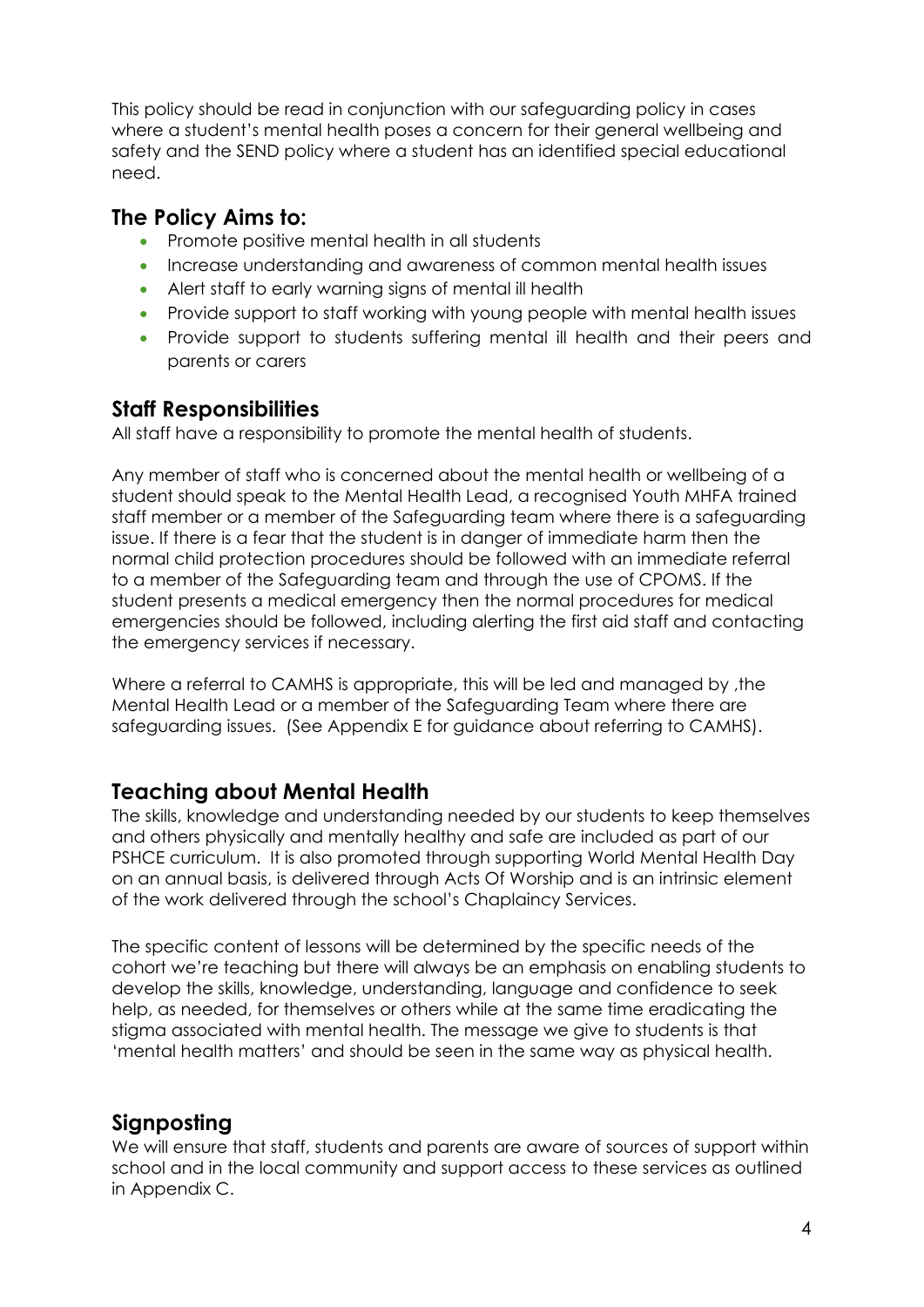We will display relevant sources of support in communal areas such as display boards, and toilets and will regularly highlight sources of support to students within relevant parts of the curriculum. Whenever we highlight sources of support, we will increase the chance of student help-seeking by ensuring students understand:

- What help is available
- Who it is aimed at
- How to access it
- Why to access it
- What is likely to happen next

# **Warning Signs**

School staff may become aware of warning signs which indicate a student is experiencing mental health or emotional wellbeing issues. These warning signs should **always** be taken seriously and staff observing any of these warning signs should communicate their concerns with our mental health lead or a member of the safeguarding team.

Possible warning signs include:

- Physical signs of harm that are repeated or appear non-accidental
- Changes in eating or sleeping habits
- Increased isolation from friends or family, becoming socially withdrawn
- Changes in activity participation
- Changes in mood including both low mood and hyperactivity.
- Lowering of academic achievement
- Talking or joking about self-harm or suicide
- Abusing drugs or alcohol
- Expressing feelings of failure, uselessness or loss of hope
- Changes in clothing e.g. long sleeves in warm weather
- Secretive behaviour
- Avoiding PE or getting changed secretively
- Repeated physical pain or nausea with no evident cause
- An increase in lateness or absenteeism

(See Appendix F for warning signs of selected mental health illnesses)

# **Managing disclosures**

A student may choose to disclose concerns about themselves or a friend to any member of staff so all staff need to know how to respond appropriately to a disclosure.

If a student chooses to disclose concerns about their own mental health or that of a friend to a member of staff, the member of staff's response should always be calm, supportive and non-judgemental.

Staff should listen rather than advise and our first thoughts should be of the student's emotional and physical safety rather than of exploring 'Why?'. Our school adopts the Youth Mental Health First Aider's approach of ALGEE (See Appendix D For more information on ALGEE and how to manage mental health disclosures sensitively.)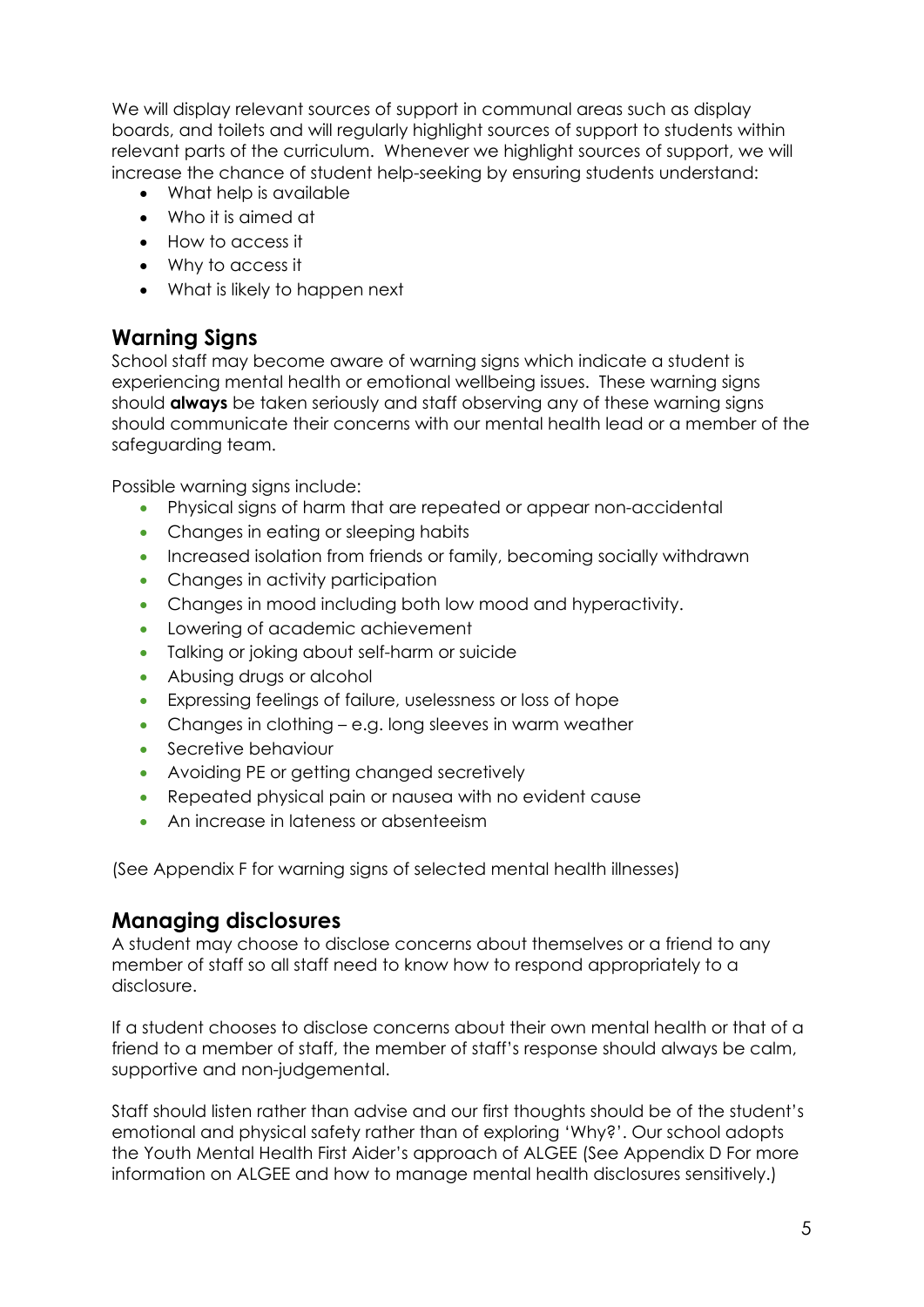All disclosures should be recorded on CPOMs. Written records should include:

- Full names of staff and students involved (no initials to be used)
- The main points from the conversation
- **•** General physical observations
- Agreed next steps

This information should be shared with the Safeguarding team who will assess the severity of the situation and take appropriate next steps. (See Appendix F for guidance about making a referral to CAMHS).

# **Confidentiality**

At the earliest opportunity we should be honest with regards to the issue of confidentiality. The student needs to be made aware that information will need to be passed on if the member of staff deems either the child themselves, or others, to be at risk. If it is necessary for us to pass our concerns about a student on, then we should discuss this with the student by explaining:

- Who we are going to talk to
- What we are going to tell them
- Why we need to tell them

We should never share information about a student without first telling them. Ideally, we would receive their consent, though there are certain situations when information must always be shared with another member of staff and / or a parent.

If the severity of the situation is deemed low and the student is not at immediate risk, we may allow students the opportunity to tell their parents themselves. If this is the case, the student should be given 24 hours to share this information before the school contacts parents. We should always give students the option of us informing parents for them or with them. Following this 24 hour period, where appropriate, a courtesy call home should be made to ensure that parents are fully informed.

If a child gives us reason to believe that there may be underlying child protection issues surrounding the family, parents should not initially be contacted, but the safeguarding team must be informed immediately.

# **Working with All Parents**

Where it is deemed appropriate to inform parents, we need to be sensitive in our approach. Before disclosing to parents we should consider the following questions (on a case by case basis):

- Can the meeting happen face to face? This is preferable.
- Where should the meeting happen? At school, at their home or somewhere neutral?
- Who should be present? Consider parents, the student, other members of staff.
- What are the aims of the meeting?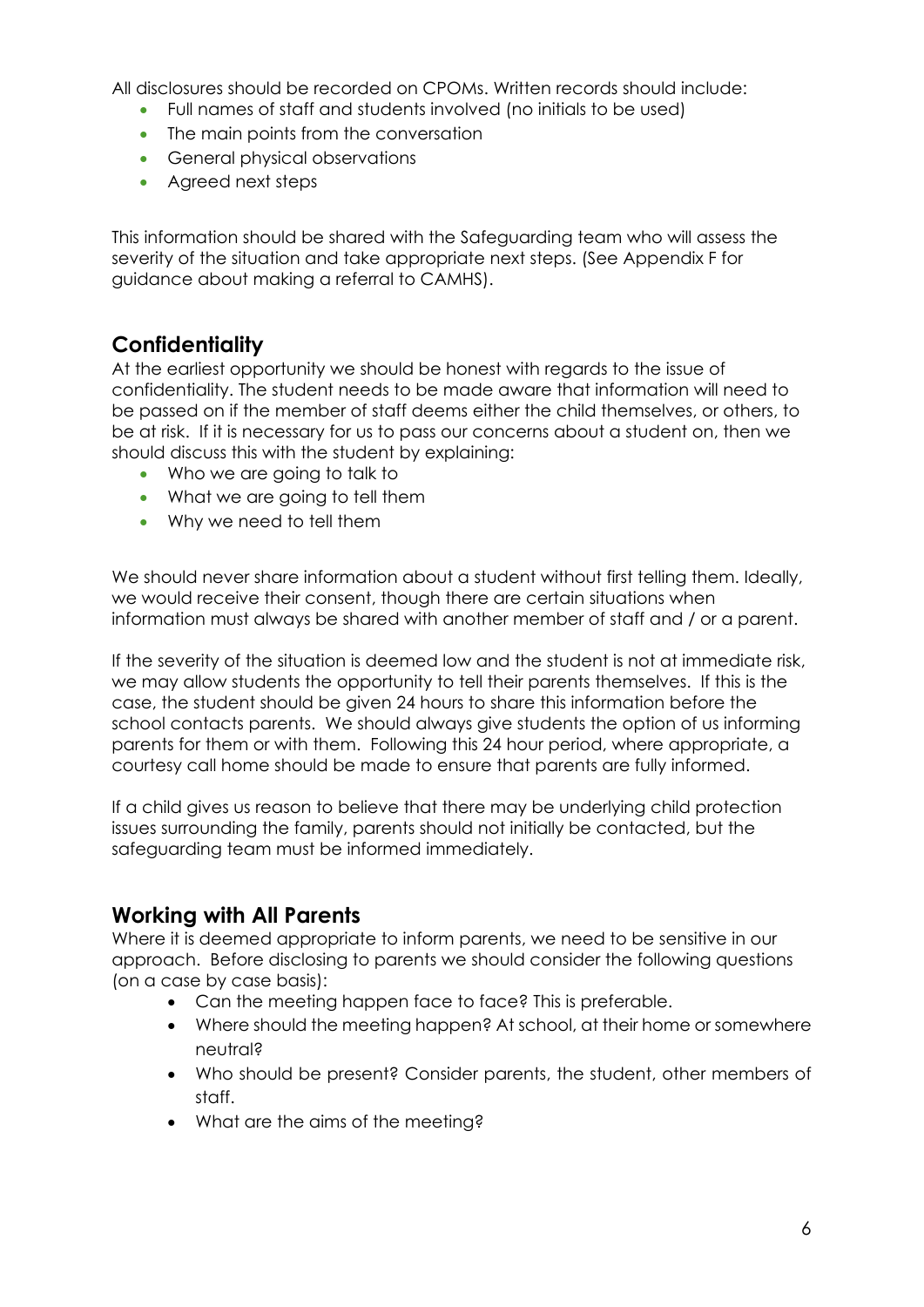It can be shocking and upsetting for parents to learn of their child's issues and many may respond with anger, fear or upset during the first conversation. We should be accepting of this (within reason) and give the parent time to reflect.

We should always highlight further sources of information and give them leaflets to take away where possible as they will often find it hard to take much in whilst coming to terms with the news that you're sharing. Sharing sources of further support aimed specifically at parents can also be helpful too, e.g. parent helplines and forums. (See appendix A and C for examples.)

We should always provide clear means of contacting us with further questions and consider booking in a follow-up meeting or phone call right away as parents often have many questions as they process the information. Finish each meeting with agreed next steps and always keep a brief record of the meeting on CPOMS.

Parents are often very welcoming of support and information from the school about supporting their children's emotional and mental health. In order to support parents, we will:

- Highlight sources of information and support about common mental health issues on our school website
- Ensure that all parents are aware of who to talk to, and how to go about this, if they have concerns about their own child or a friend of their child
- Make our mental health policy easily accessible to parents
- Keep parents informed about the mental health topics their children are learning about in PSHCE and share ideas for extending and exploring this learning at home

# **Supporting Peers**

When a student is suffering from mental health issues, it can be a difficult time for their friends. Friends often want to support but do not know how. In the case of selfharm or eating disorders, it is possible that friends may learn unhealthy coping mechanisms from each other. In order to keep peers safe, we will consider on a case by case basis which friends may need additional support. Support will be provided either in one to one or group settings and will be guided by conversations with the student who is suffering and their parents with whom we will discuss:

- What it is helpful for friends to know and what they should not be told
- How friends can best support
- Things friends should avoid doing or saying which may inadvertently cause upset
- Warning signs that their friend may need help (e.g. signs of relapse)

# **Additionally, we will want to highlight with peers**:

- Where and how to access support for themselves
- Safe sources of further information about their friend's condition
- Healthy ways of coping with the difficult emotions they may be feeling

# **Training**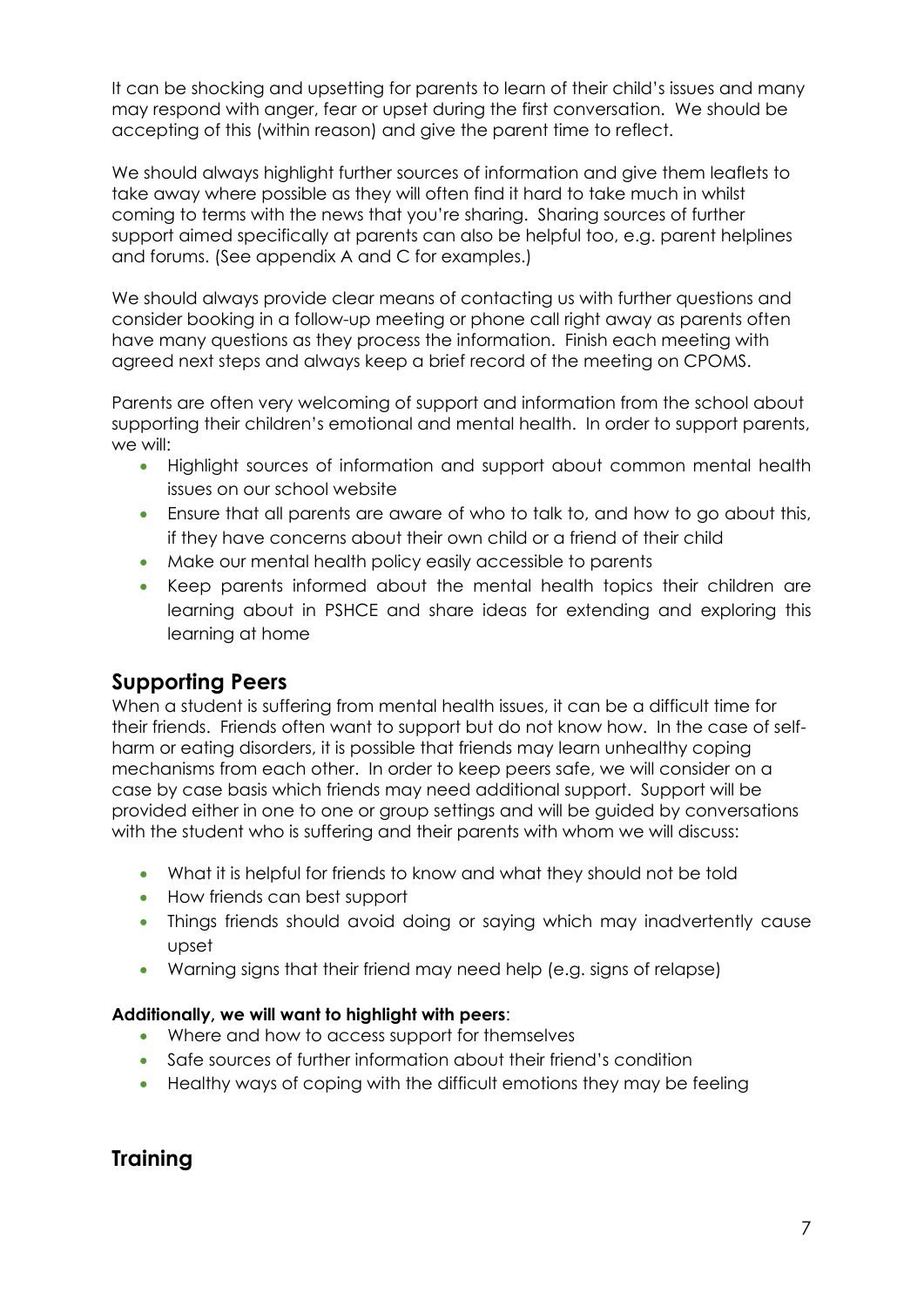As a minimum, all staff will receive regular training about recognising and responding to mental health issues as part of their regular child protection training to enable them to keep students safe.

Selected staff (pastoral staff in the first instance) also have access to the Youth Mental Health First Aid England Training. (See Appendix D for details on MHFA)

Training opportunities for staff who require more in depth knowledge will be considered as part of our performance management process and additional CPD will be supported throughout the year where it becomes appropriate due developing situations with one or more students.

Where the need to do so becomes evident, we will host training sessions for all staff to promote learning or understanding about specific issues related to mental health.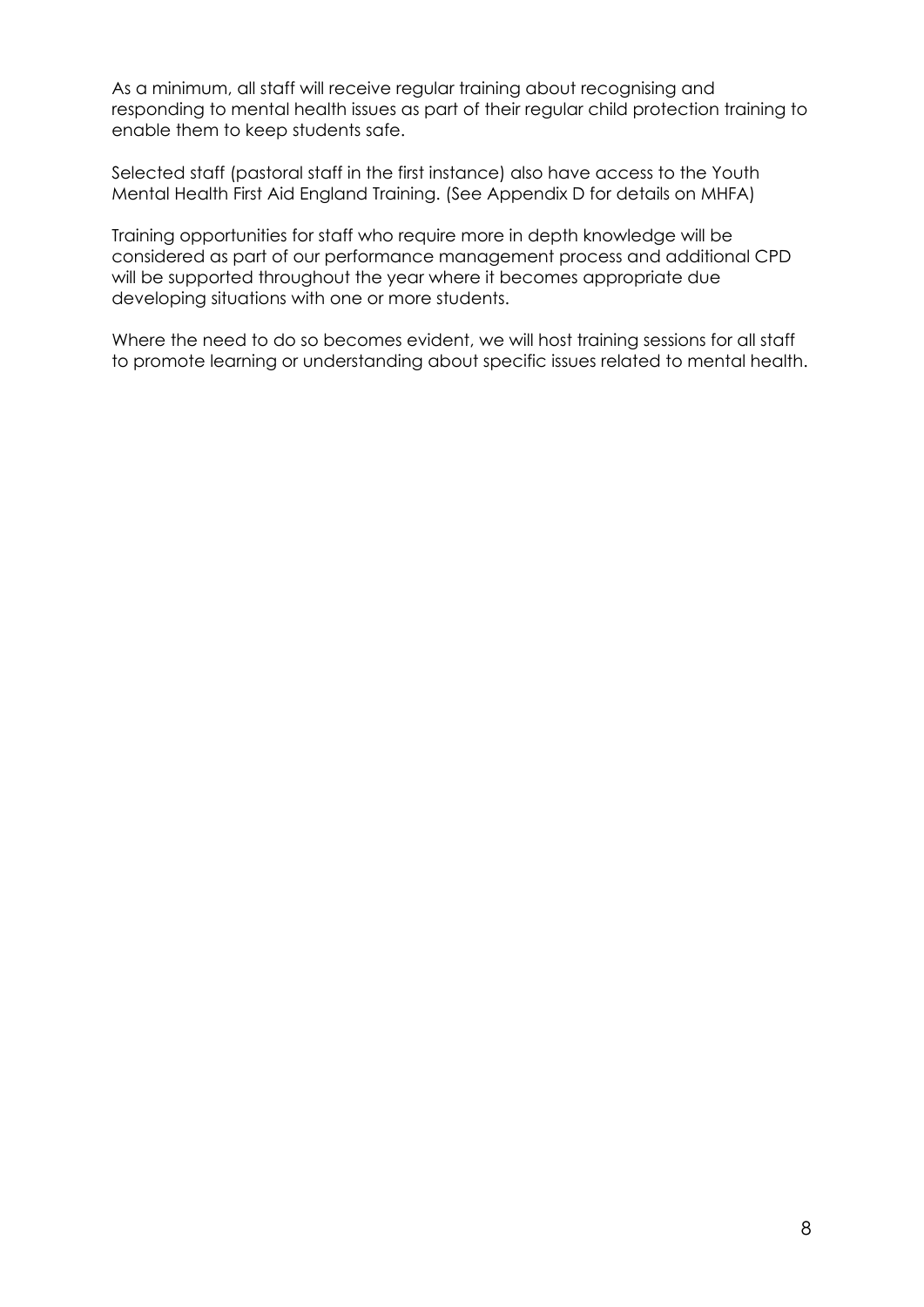# **Appendices**

**Appendix A**: Further information and sources of support about common mental Health issue.

# **Prevalence of mental Health and emotional wellbeing issues:**

- 1 in 8 children have a diagnosable mental health disorder that's roughly 3 children in every classroom.
- 1 in 6 young people aged 16-24 has symptoms of a common mental disorder such as depression or an anxiety disorder.
- Half of all mental health problems manifest by the age of 14, with 75% by age 24.
- In 2017, suicide was the most common cause of death for both boys (16.2% of all deaths) and girls (13.3%) aged between 5 and 19.
- Nearly half of 17-19 year olds with a diagnosable mental health disorder has self-harmed or attempted suicide at some point, rising to 52.7% for young women.

### **It has a big impact in adulthood...**

- 1 in 3 adult mental health conditions relate directly to adverse childhood experiences (ACES).
- Adults who experienced four or more adversities in their childhood are four times more likely to have low levels of mental wellbeing and life satisfaction.

### **Young people need more support…**

- Less than 1 in 3 children and young people with a diagnosable mental health condition get access to NHS care and treatment.
- The average median waiting time for children in 2017/18 was 5 weeks to receive an initial assessment and 9 weeks to receive treatment.

(source: Young Minds)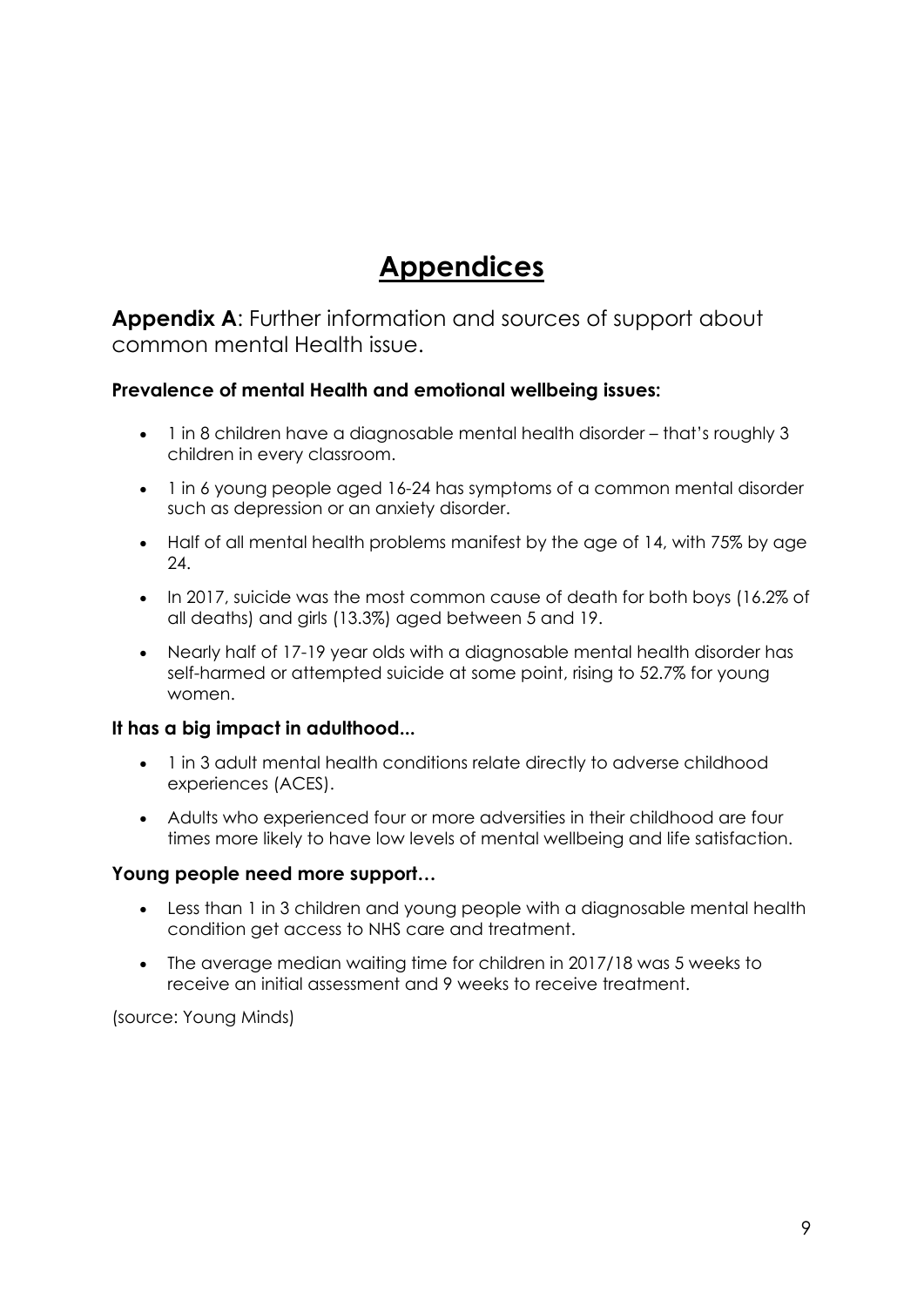# **Useful resources/agencies/websites containing information on mental health:**

| Organisation name | Website                               | Support offered                                                                                                                                   |
|-------------------|---------------------------------------|---------------------------------------------------------------------------------------------------------------------------------------------------|
| Young Minds       | www.youngminds.org.uk                 | General guidance and information regarding<br>mental health                                                                                       |
|                   |                                       | Specific parent help line                                                                                                                         |
|                   |                                       | Resources and training for schools                                                                                                                |
|                   |                                       | Young person's crisis messenger service                                                                                                           |
|                   |                                       |                                                                                                                                                   |
| Harmless          | www.Harmless                          | Offer online support for young people and<br>families experiencing self-harm concerns, training<br>for schools and consultancy for organisations. |
| Heads together    | www.mentallyhealthyschool<br>s.org.uk | Website offering resources and guidance on how<br>to promote positive mental health in schools                                                    |
| <b>Beat</b>       | www.beateatingdisorders.or<br>g.wk    | Website offering support for young people and<br>their families experiencing an eating disorder.                                                  |
| Childline         | www.childline.org.uk                  | Charity run organisation support children's<br>wellbeing                                                                                          |
| Time to Change    | www.time-to-change.org.uk             | Anti-stigma campaign lead the charity 'Minds'                                                                                                     |
| Anna Freud Centre | www.annafreud.org                     | Children's mental health charity                                                                                                                  |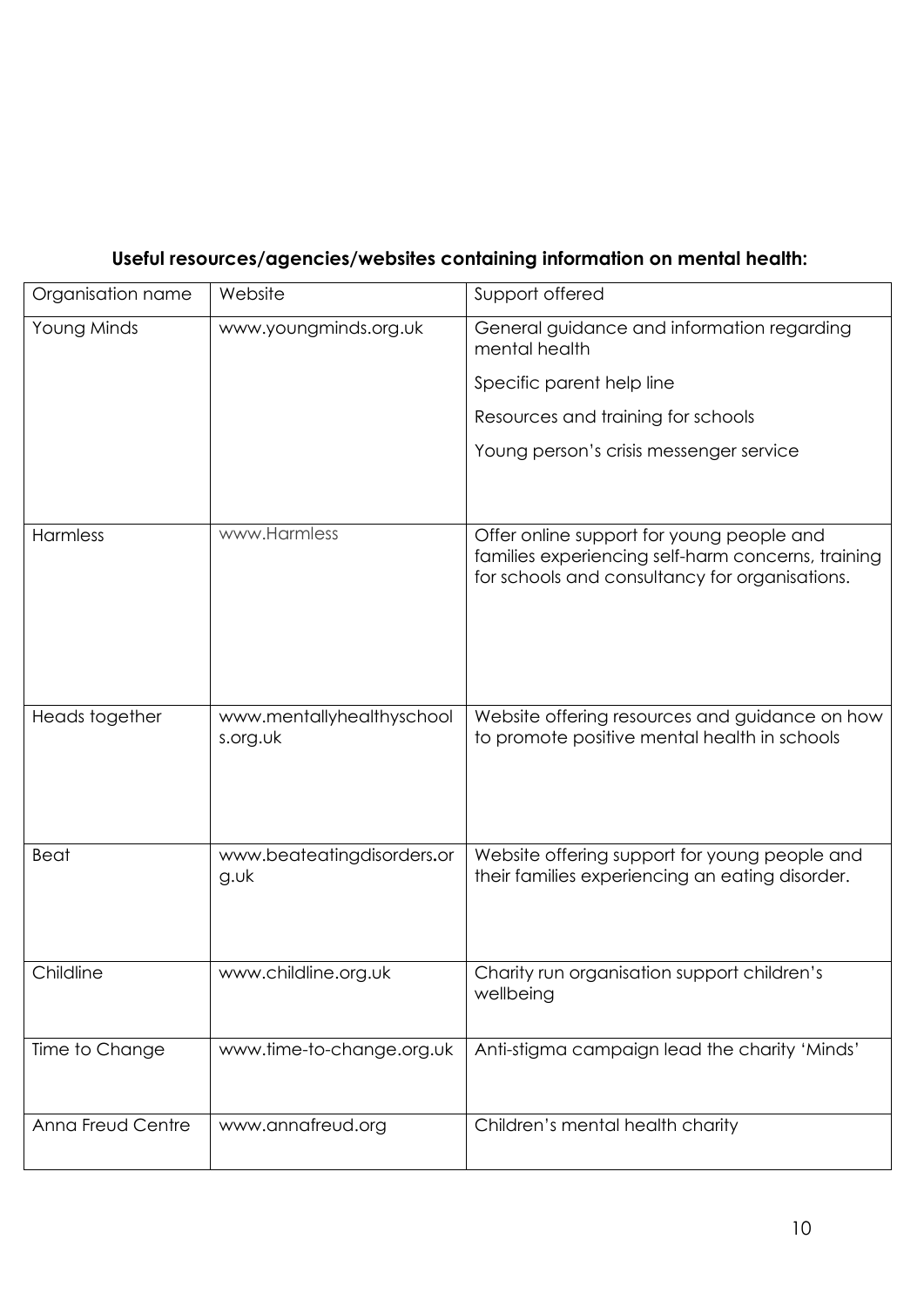# **Appendix B**: Guidance and Advice documents

Keeping children safe in education-statutory guidance for schools and colleges. Department of education updated on a yearly basis

Supporting mental health and wellbeing in secondary schools-Guidance and advice produced by experts from the Anna Freud National Centre for children and families

Promoting children and young people's emotional health and wellbeing (a whole school and college approach)- produced by Public Health England

Make it count. Mental Health is not extracurricular- Guidance for schools produced by the Mental Health Foundation

Promoting emotional wellbeing in pupils on the autism spectrum- a guide for schools. –created in collaboration between NORSACA, NHS and Nottingham county council

Measuring and monitoring children and young people's mental wellbeing- A toolkit for schools and colleges- Created by Public Health England

Mental Health and behaviours in School (2016) Department of Education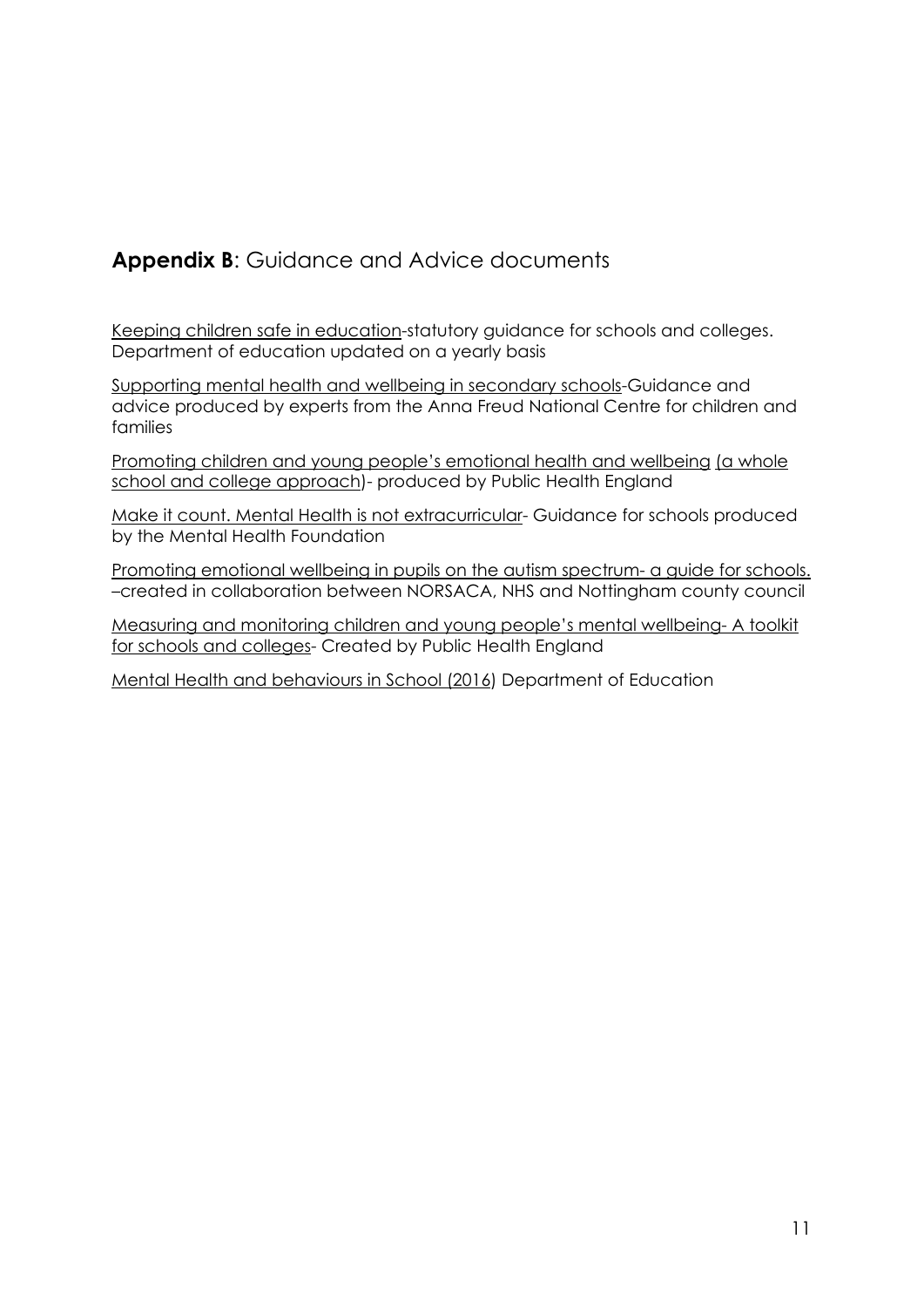# **Appendix C**: Sources of support at school and in the local community

# **School Based Support**

| Name of support                          | What does it<br>offer?                                          | Who is it for                                                                                                                    | How is it accessed                                                                                                                                                      |
|------------------------------------------|-----------------------------------------------------------------|----------------------------------------------------------------------------------------------------------------------------------|-------------------------------------------------------------------------------------------------------------------------------------------------------------------------|
| The Damascus team                        | Non specialist,<br>group and one to<br>one mentoring.           | Students who are<br>experiencing<br>general low mental<br>health but have not<br>met the threshold<br>for specialist<br>services | Progress Leader<br>referral<br>Drop in sessions                                                                                                                         |
| Claire Radford<br>(School Social Worker) | One to one<br>counselling<br>service                            | <b>Students</b><br>experiencing<br>specific difficulties<br>with their mental<br>health                                          | Progress Leader or<br>Designated<br>Safeguarding Lead<br>referral<br>Drop in sessions at<br>lunch times 2 days a<br>week (see progress<br>leader for specific<br>times) |
| Safeguarding Team                        | Support and<br>guidance on<br>referrals to<br>external agencies | Students requiring<br>specialist external<br>agency support for<br>their mental health                                           | Speak directly with a<br>safeguarding team<br>member in school.                                                                                                         |

# **Local support**

| Name ot support-<br>offer | Who is it for<br>What does it | How is it accessed |  |
|---------------------------|-------------------------------|--------------------|--|
|---------------------------|-------------------------------|--------------------|--|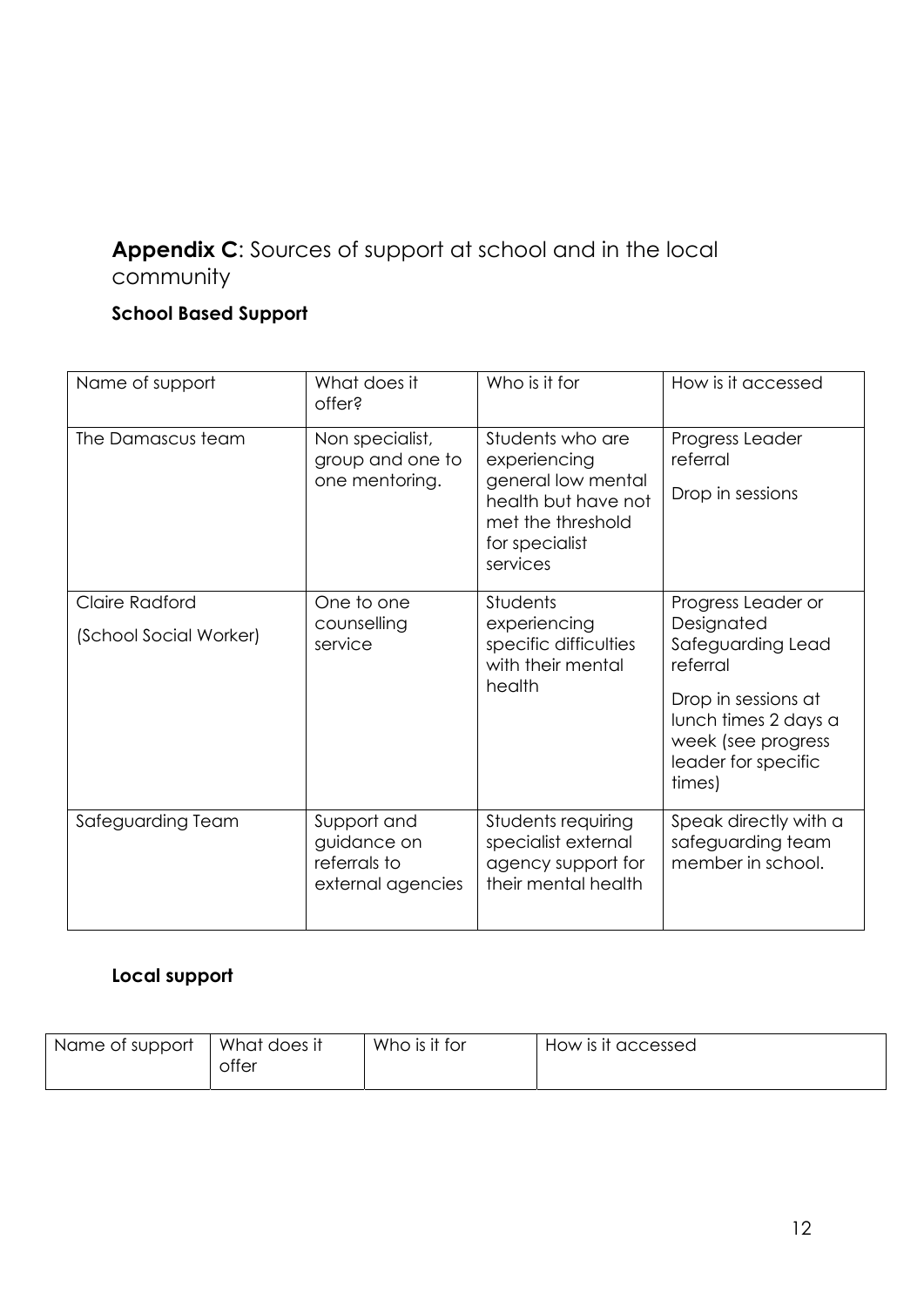| CAMHS (Children<br>and adolescent<br>mental health<br>service<br><b>GP</b> | <b>NHS</b> services<br>that assesses<br>and treat young<br>people with<br>emotional,<br>behavioral or<br>mental health<br>difficulties<br>Guidance, | Students requiring<br>specialist external<br>agency support<br>for their mental<br>health<br>Students and | <b>GP</b> referral<br>School referral<br>Healthy families team referral<br>Contact your local surgery |
|----------------------------------------------------------------------------|-----------------------------------------------------------------------------------------------------------------------------------------------------|-----------------------------------------------------------------------------------------------------------|-------------------------------------------------------------------------------------------------------|
|                                                                            | assessment and<br>access to<br>mental health<br>support<br>including<br>medication                                                                  | parents<br>concerned about<br>their mental<br>health                                                      |                                                                                                       |
| <b>Healthy families</b><br>team                                            | One to one<br>guidance                                                                                                                              | Students who are<br>experiencing                                                                          | <b>GP</b> referral                                                                                    |
|                                                                            | based around                                                                                                                                        | general low                                                                                               | School referral                                                                                       |
|                                                                            | mental health<br>work with a                                                                                                                        | mental health but<br>have not met the                                                                     | Self referral Rushcliffe area:                                                                        |
|                                                                            | young person.<br>Drop in sessions<br>at schools.                                                                                                    | threshold for<br>specialist services                                                                      | Tel: 0115 883 7368 appointments only<br>Tel: 0115 883 7361 advice only                                |
| Base 51                                                                    | One to one<br>counselling<br>service and<br>drop in sessions                                                                                        | Students requiring<br>counselling                                                                         | Self referral via their website or email<br>counselling@base51.org.uk                                 |
| The Catholic<br><b>Childrens Society</b>                                   | On site CPD for<br>school staff                                                                                                                     | Students<br>experiencing<br>bereavement                                                                   | https://www.cathchild.org.uk/rainbows-<br>bereavment-support-programme/                               |
| <b>CGL</b>                                                                 | One to one<br>drug and                                                                                                                              | Students<br>experience drug                                                                               | Self referral by emailing:                                                                            |
|                                                                            | alcohol misuse<br>support                                                                                                                           | and alcohol<br>misuse                                                                                     | nottsyp.admin@cgl.org.uk                                                                              |
| Cruse                                                                      | One to one and                                                                                                                                      | Students struggling                                                                                       | Self referral by calling:                                                                             |
| bereavement<br>care                                                        | group<br>bereavement<br>therapy                                                                                                                     | to cope with the<br>loss of a loved one                                                                   | 01159244404                                                                                           |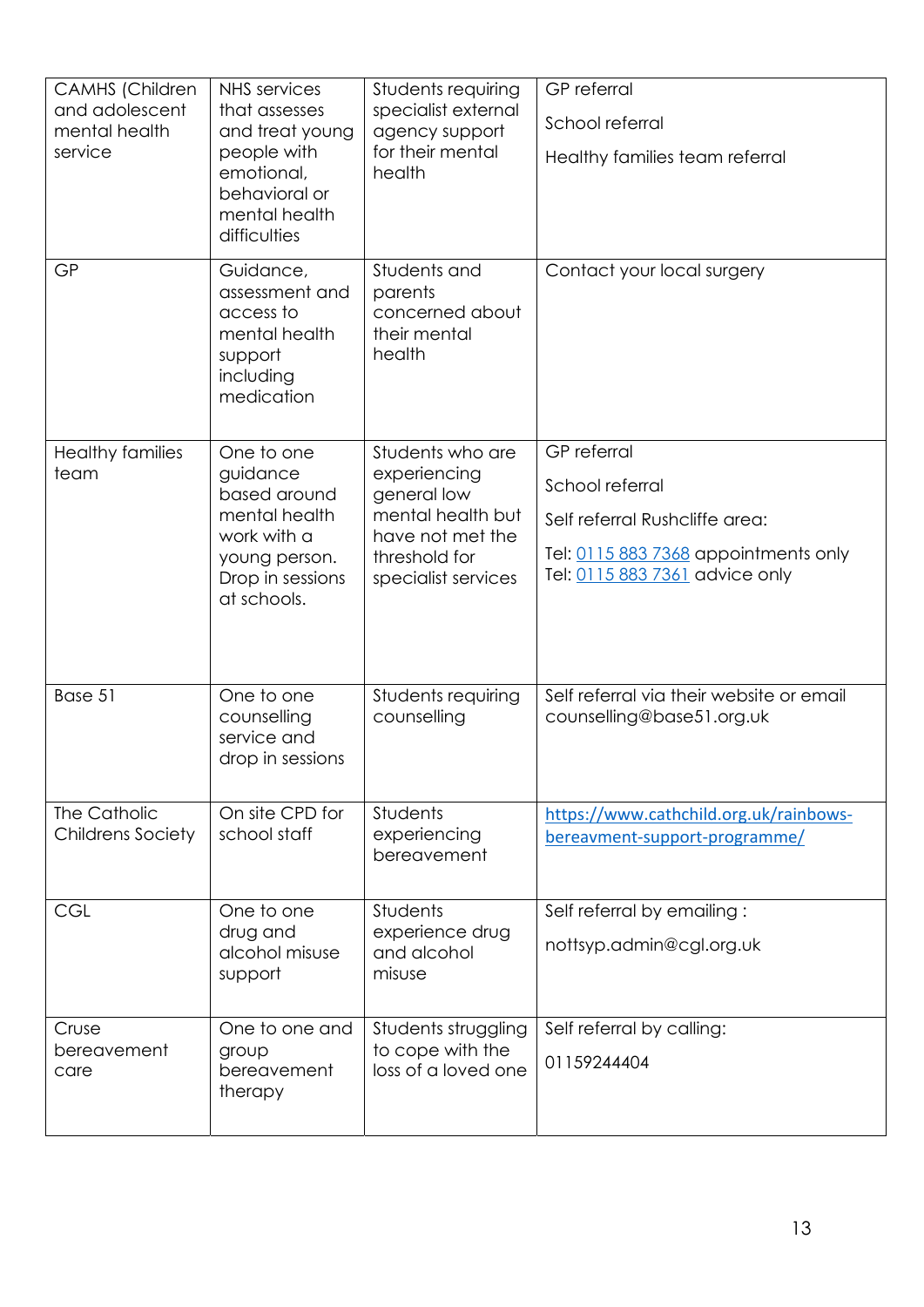| Nottinghamshire<br>Women's Aid | One to one and<br>group therapy<br>and advice                                                                               | Support for<br>women and<br>young girls who<br>have experienced<br>or are<br>experiencing<br>domestic<br>violence. | Self referral by calling<br>01909 533610 |
|--------------------------------|-----------------------------------------------------------------------------------------------------------------------------|--------------------------------------------------------------------------------------------------------------------|------------------------------------------|
| Kooth                          | online<br>counselling and<br>emotional well-<br>being platform.,<br>accessible<br>through mobile,<br>tablet and<br>desktop. | Students wanting<br>online support for<br>their mental<br>health.                                                  | Visit their website:<br>www.kooth.com    |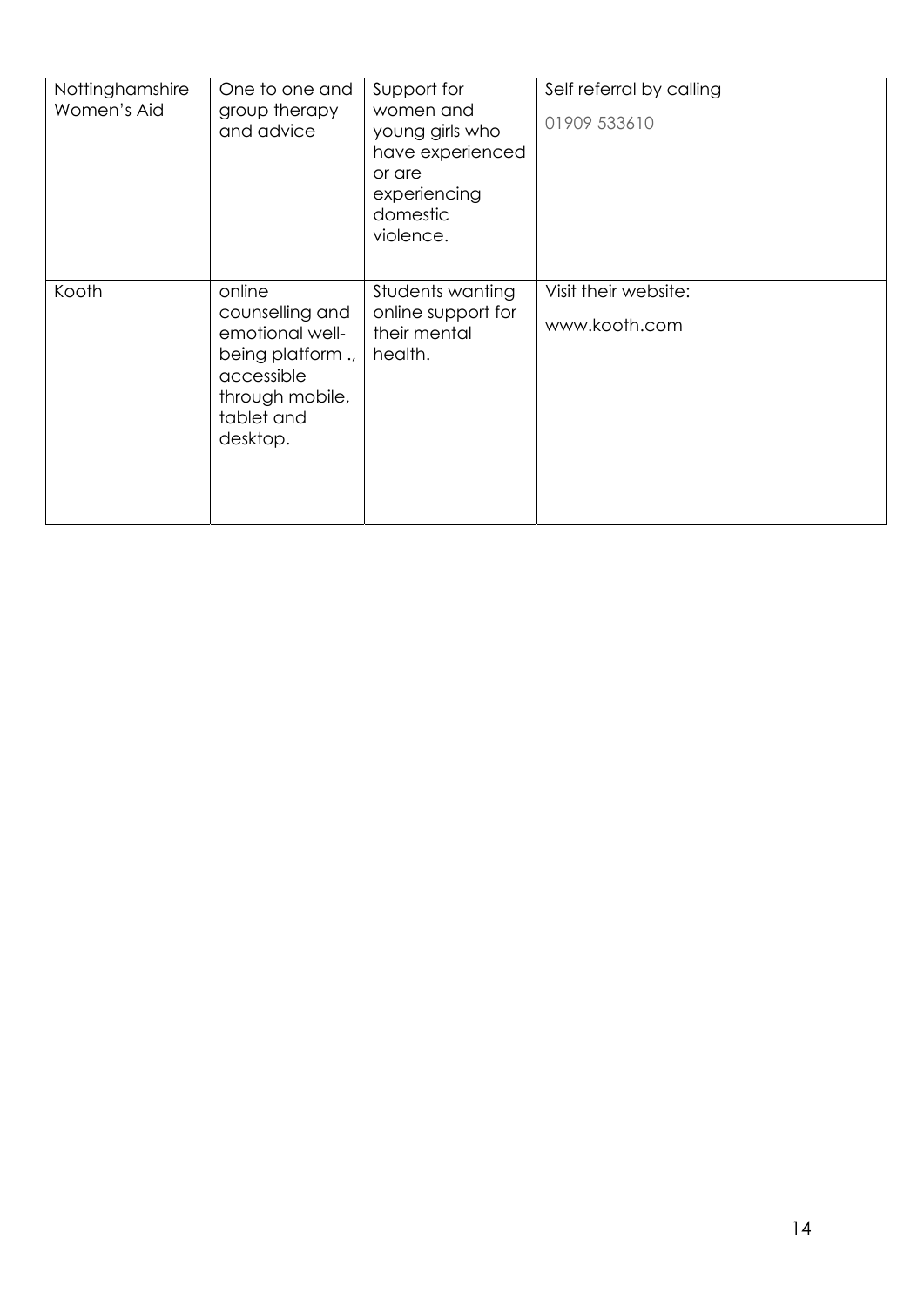# **Appendix D:** Mental Health First Aid England (MHFA)

A qualified Youth Mental Health First Aider is someone who has undertaken a two day training course approved by MHFA England and holds a valid certificate of competence. MHFA is used in over 16 countries worldwide and was introduced into England by the National Institute for Mental Health England (NIMHE) in 2007. MHFA does not prepare people to become therapists. It does, however, enable people to recognise the symptoms of mental ill health, how to provide initial help (first aid) and how to guide a person towards appropriate professional help.

Mental Health First Aid England promote the following approach when supporting a young person experiencing poor mental health:

# **ALGEE:**

**A**pproach, assess, assist

**L**isten non judgementally

**G**ive support and information

**E**ncourage appropriate professional help

**E**ncourage other support

# **Non-judgmental listening**

The way you respond to a young person when they disclose a potential mental health concern will greatly affect their willingness to access support in the future so it is important that you are visibly non-judgmental in any interaction. Guidance given by MHFA includes the following:

- Seek to understand before you seek to be understood
- Be non-judgemental
- Give you're undivided attention to the speaker
- Use silence effectively (don't always rush to fill silences)
- Listen to the young person (don't assume things)
- Accept that their worries are real for them
- Don't be critical, try not to get frustrated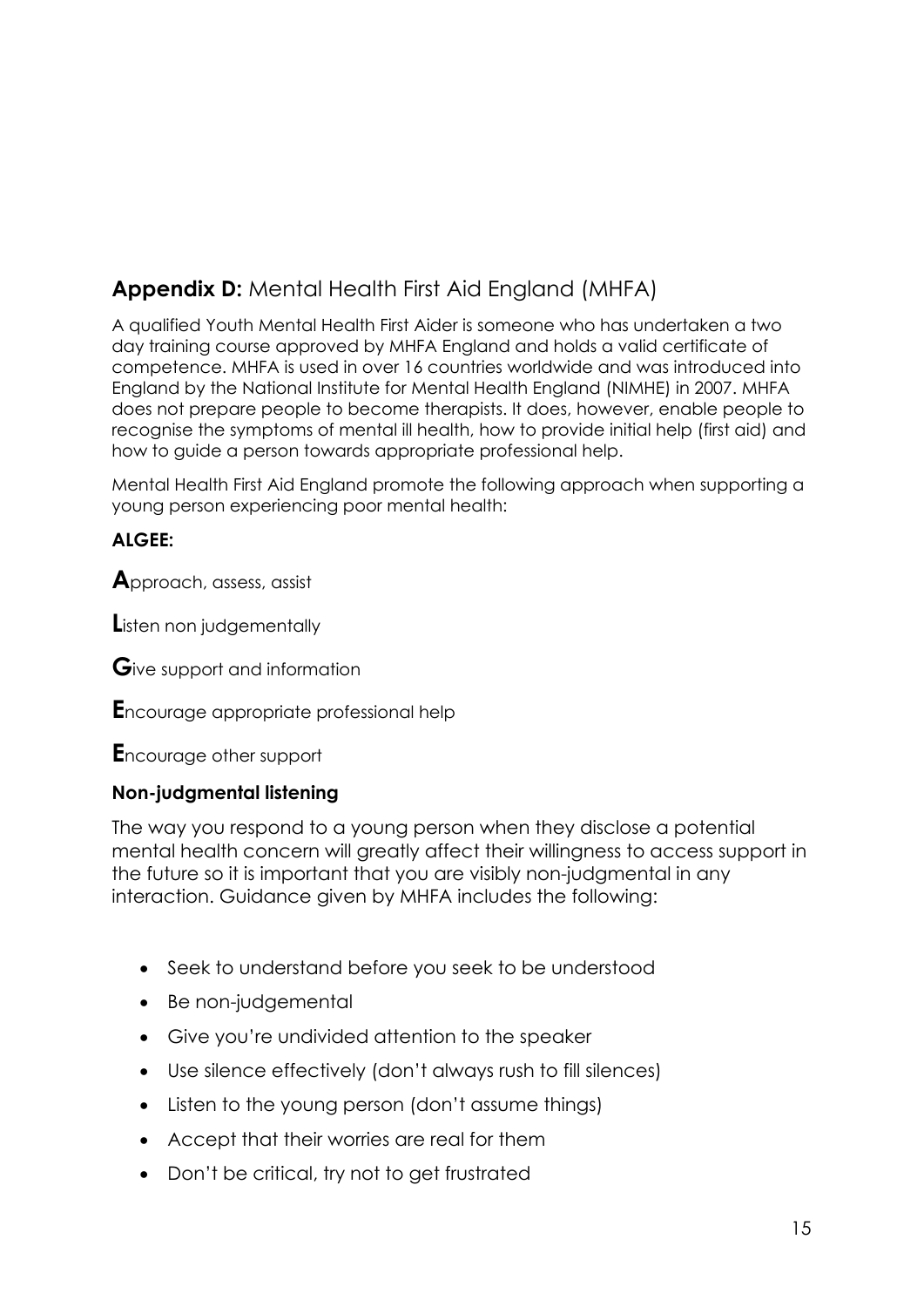- Don't try to solve their problems (we are not the experts)
- The most common problem in communication is not listening

(Source: Youth Mental Health First Aid England)

**See below for the Listening wheel.**



More information and guidance is available from the school's Mental Health First Aiders.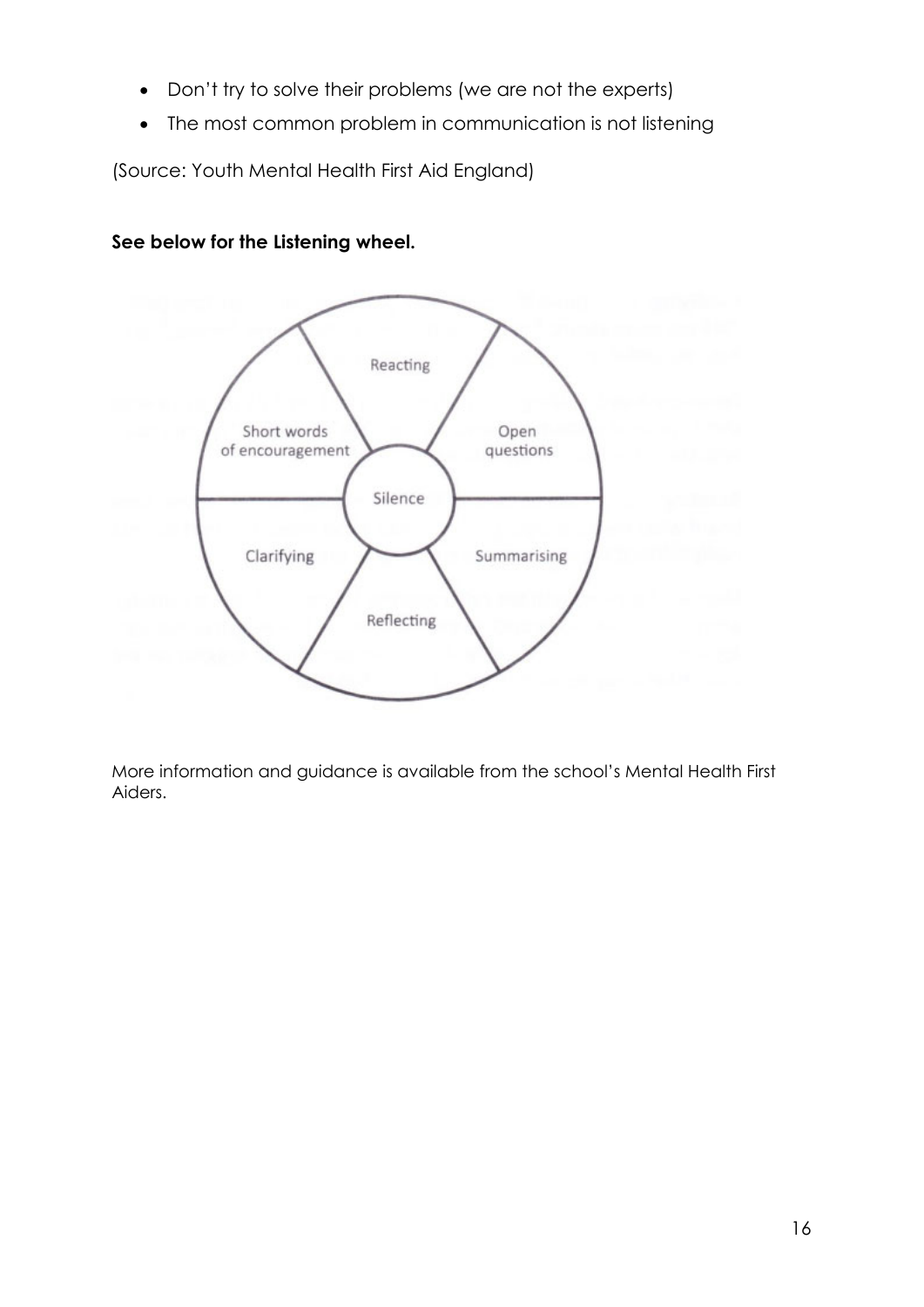# **Appendix E :** What makes a good CAMHS referral

If the referral is urgent it should be initiated by phone so that CAMHS can advise of best next steps

Before making the referral, have a clear outcome in mind. What do you want CAMHS to do? You might be looking for advice, strategies, support or a diagnosis, for instance.

You must also be able to provide evidence to CAMHS about what intervention and support has been offered to the pupil by the school and the impact of this. CAMHS will always ask 'What have you tried?' so be prepared to supply relevant evidence, reports and records.

# **General considerations**

- Have you met with the parent(s) or carer(s) and the referred child or children?
- Has the referral to CAMHS been discussed with a parent or carer and the referred pupil?
- Has the pupil given consent for the referral?
- Has a parent or carer given consent for the referral?
- What are the parent or carer pupil's attitudes to the referral?

### **Basic information**

- Is there a child protection plan in place?
- Is the child looked after?
- Name and date of birth of referred child/children
- Address and telephone number
- Who has parental responsibility?
- Surnames if different to child's
- GP details
- What is the ethnicity of the pupil / family?
- Will an interpreter be needed?
- Are there other agencies involved?

### **Reason for referral**

- What are the specific difficulties that you want CAMHS to address?
- How long has this been a problem and why is the family seeking help now?
- Is the problem situation-specific or more generalised?
- Your understanding of the problem or issues involved.

# **Further helpful information**

- Who else is living at home and details of separated parents if appropriate
- Name of school
- Who else has been or is professionally involved and in what capacity?
- Has there been any previous contact with our department?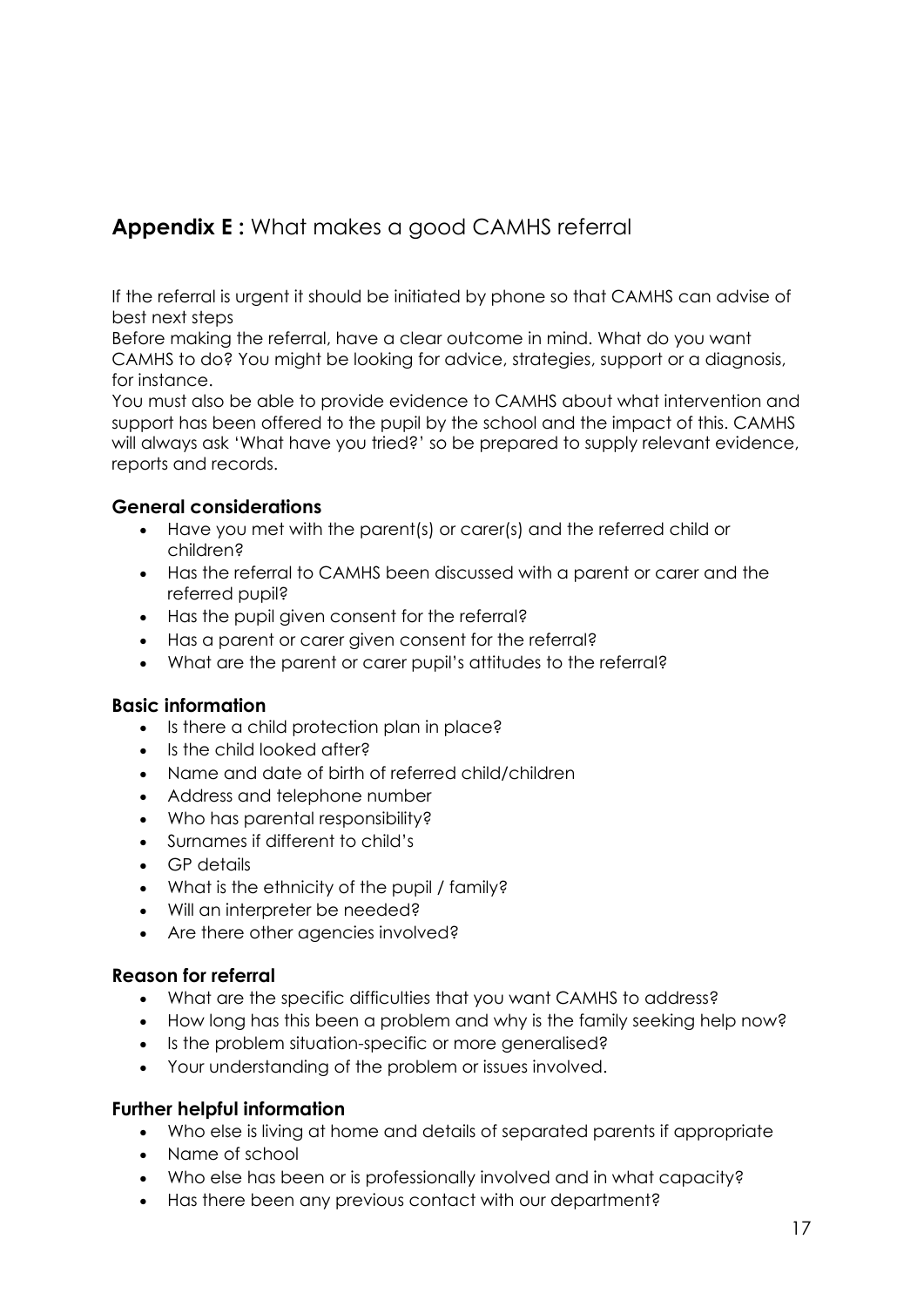- Has there been any previous contact with social services?
- Details of any known protective factors
- Any relevant history i.e. family, life events and/or developmental factors
- Are there any recent changes in the pupil's or family's life?
- Are there any known risks, to self, to others or to professionals?
- Is there a history of developmental delay e.g. speech and language delay
- Are there any symptoms of ADHD/ASD and if so have you talked to the educational psychologist?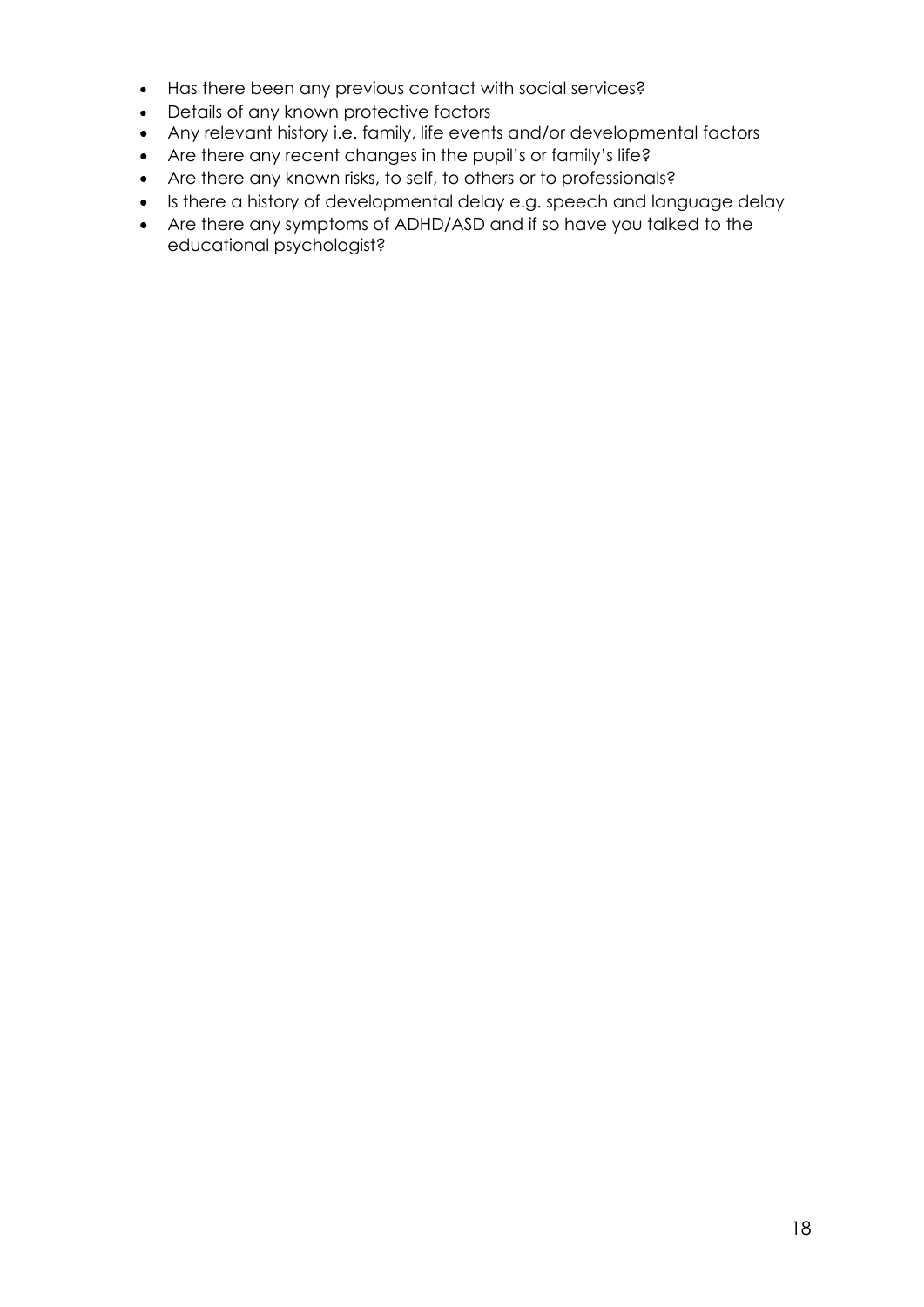**Appendix F:** Mental health conditions, warning signs and risk factors.

# **Anxiety and Depression**

### **Anxiety disorders**

Anxiety is a natural, normal feeling we all experience from time to time. It can vary in severity from mild uneasiness through to a terrifying panic attack. It can vary in how long it lasts, from a few moments to many years.

All children and young people get anxious at times; this is a normal part of their development as they grow up and develop their 'survival skills' so they can face challenges in the wider world. In addition,we all have different levels of stress we can cope with - some people are just naturally more anxious than others, and are quicker to get stressed or worried.

Concerns are raised when anxiety is getting in the way of a child's day to day life, slowing down their development, or having a significant effect on their schooling or relationships.

# **Anxiety disorders include:**

- Generalised anxiety disorder (GAD)
- Panic disorder and agoraphobia
- Acute stress disorder (ASD)
- Separation anxiety
- Post-traumatic stress disorder
- Obsessive-compulsive disorder (OCD)
- Phobic disorders (including social phobia)

### **Symptoms of an anxiety disorder**

These can include:

### **Physical effects**

- Cardiovascular palpitations, chest pain, rapid, heartbeat, flushing
- Respiratory hyperventilation, shortness of breath
- Neurological dizziness, headache, sweating, tingling and numbness
- Gastrointestinal choking, dry mouth, nausea, vomiting, diarrhoea
- Musculoskeletal muscle aches and pains, restlessness, tremor and shaking

### **Psychological effects**

- Unrealistic and/or excessive fear and worry (about past or future events)
- Mind racing or going blank
- Decreased concentration and memory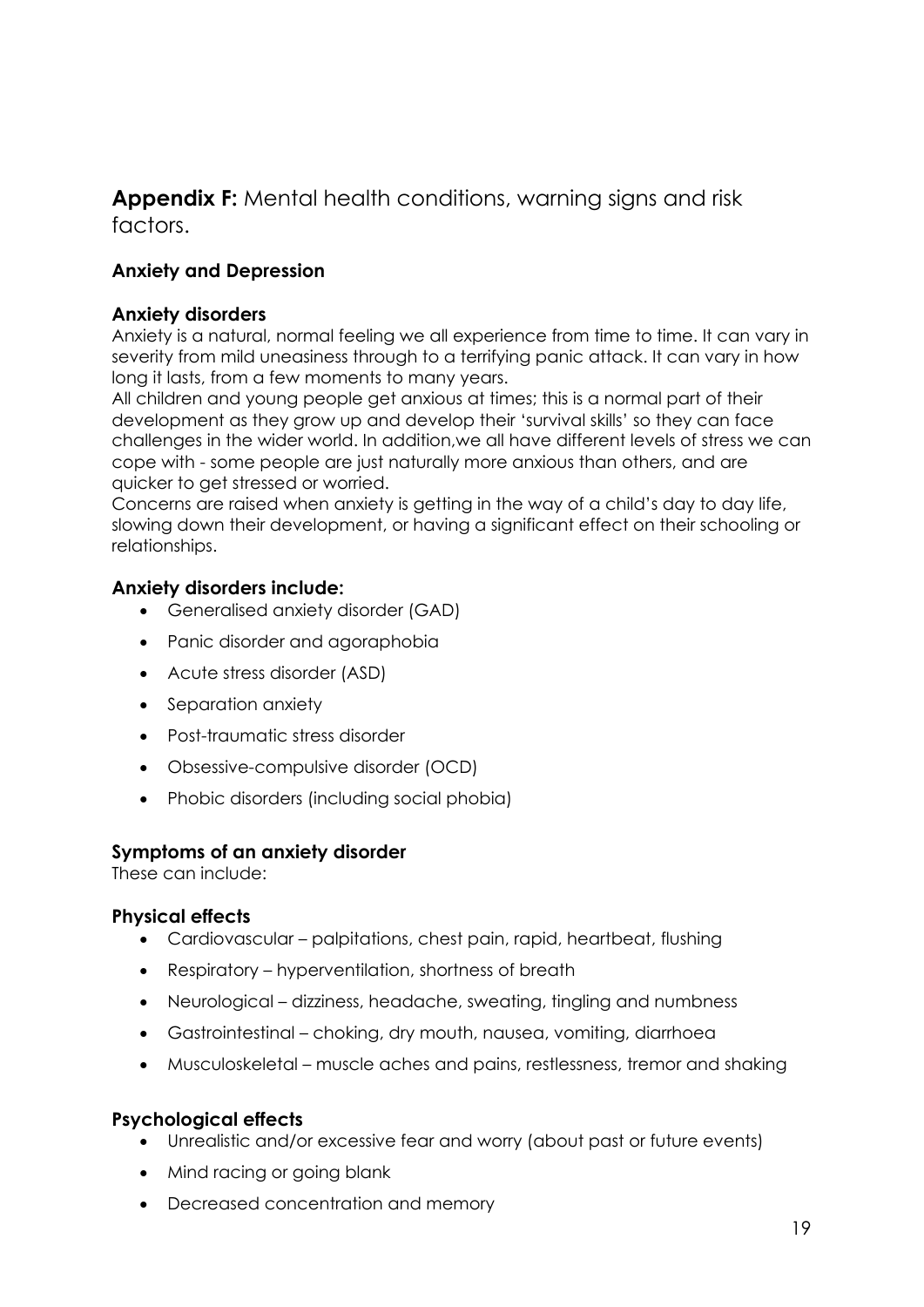- Difficulty making decisions
- Irritability, impatience, anger
- Confusion
- Restlessness or feeling on edge, nervousness
- Tiredness, sleep disturbances, vivid dreams
- Unwanted unpleasant repetitive thoughts

### **Behavioural effects**

- Avoidance of situations
- Repetitive compulsive behaviour e.g. excessive checking
- Distress in social situations
- Urges to escape situations that cause discomfort (phobic behaviour)

# **First Aid for anxiety disorders**

Follow the ALGEE principles (see appendix D for more details).

# **How to help a pupil having a panic attack**

- If you are at all unsure whether the pupil is having a panic attack, a heart attack or an asthma attack, and/or the person is in distress, call an ambulance straight away.
- If you are sure that the pupil is having a panic attack, move them to a quiet safe place if possible.
- Help to calm the pupil by encouraging slow, relaxed breathing in unison with your own.
- Encourage them to breathe in and hold for 3 seconds and then breathe out for 3 seconds.
- Be a good listener, without judging.
- Explain to the pupil that they are experiencing a panic attack and not something life threatening such as a heart attack.
- Explain that the attack will soon stop and that they will recover fully.
- Assure the pupil that someone will stay with them and keep them safe until the attack stops.

Many young people with anxiety problems do not fit neatly into a particular type of anxiety disorder. It is common for people to have some features of several anxiety disorders. A high level of anxiety over a long period will often lead to depression and long periods of depression can provide symptoms of anxiety. Many young people have a mixture of symptoms of anxiety and depression as a result.

### **Depression**

A clinical depression is one that lasts for at least 2 weeks, affects behaviour and has physical, emotional and cognitive effects. It interferes with the ability to study, work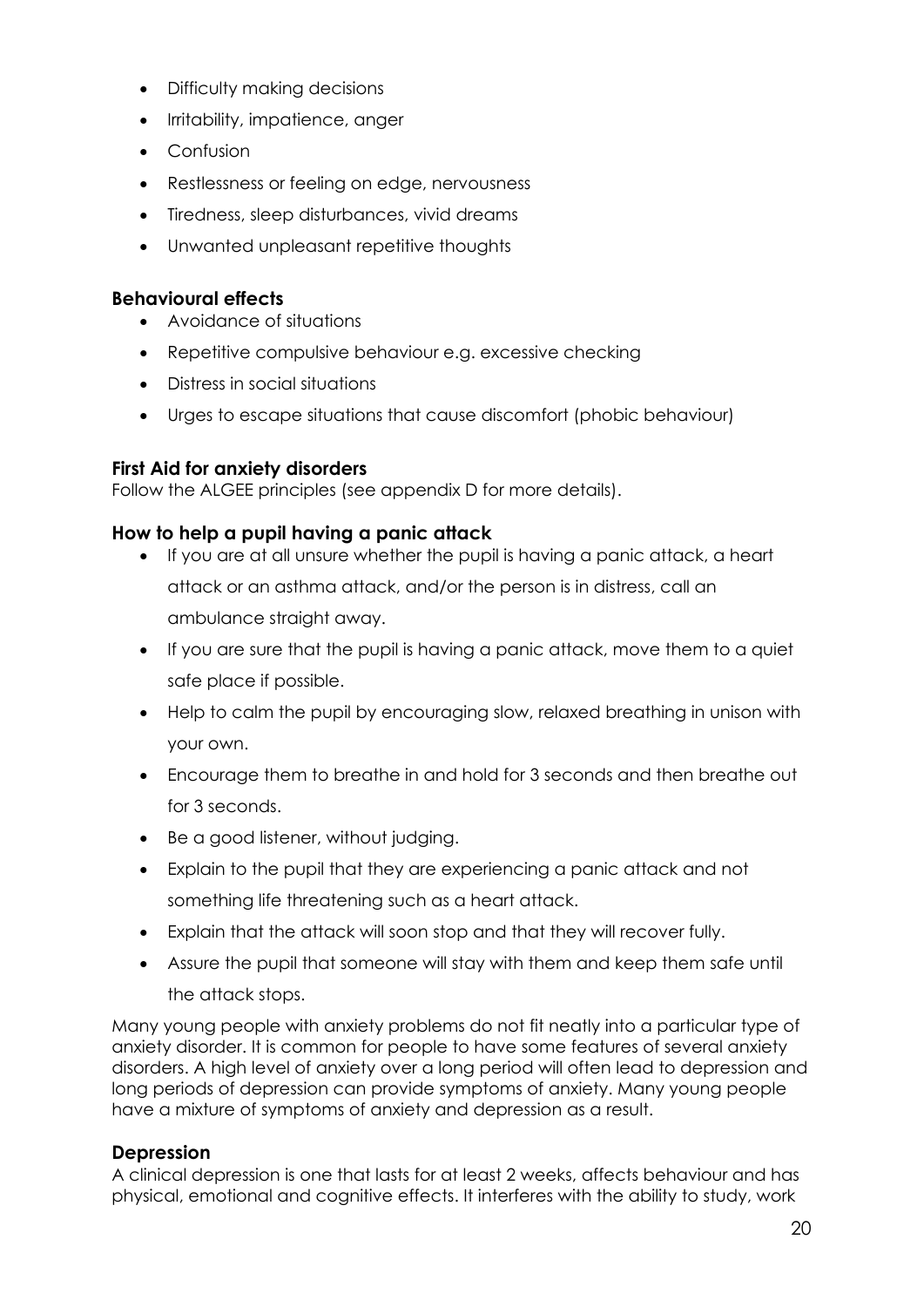and have satisfying relationships. Depression is a common but serious illness and can be recurrent.

Depression in young people often occurs with other mental disorders, and recognition and diagnosis of the disorder may be more difficult in children because the way symptoms are expressed varies with the developmental age of the individual. In addition to this, stigma associated with mental illness may obscure diagnosis.

#### **Risk Factors**

- Experiencing other mental or emotional problems
- Divorce of parents
- Perceived poor achievement at school
- Bullying
- Developing a long term physical illness
- Death of someone close
- Break up of a relationship

Some people will develop depression in a distressing situation, whereas others in the same situation will not.

#### **Symptoms**

**Effects on emotion**: sadness, anxiety, guilt, anger, mood swings, lack of emotional responsiveness, helplessness, hopelessness

**Effects on thinking**: frequent self-criticism, self-blame, worry, pessimism, impaired memory and concentration, indecisiveness and confusion, tendency to believe others see you in a negative light, thoughts of death or suicide

**Effects on behaviour:** crying spells, withdrawal from others, neglect of responsibilities, loss of interest in personal appearance, loss of motivation. Engaging in risk taking behaviours such as self-harm, misuse of alcohol and other substances, risk-taking sexual behaviour.

**Physical effects:** chronic fatigue, lack of energy, sleeping too much or too little, overeating or loss ofappetite, constipation, weight loss or gain, irregular menstrual cycle, unexplained aches and pains.

### **First Aid for anxiety and depression**

Follow the ALGEE principles shown in *Appendix D.*

The most important role school staff can play is to familiarise themselves with the risk factors and warning signs outlined above and to make the safeguarding team aware of any child causing concern.

### **Eating Disorders**

Anyone can get an eating disorder regardless of their age, gender or cultural background. People with eating disorders are preoccupied with food and/or their weight and body shape, and are usually highly dissatisfied with their appearance.

The majority of eating disorders involve low self-esteem, shame, secrecy and denial.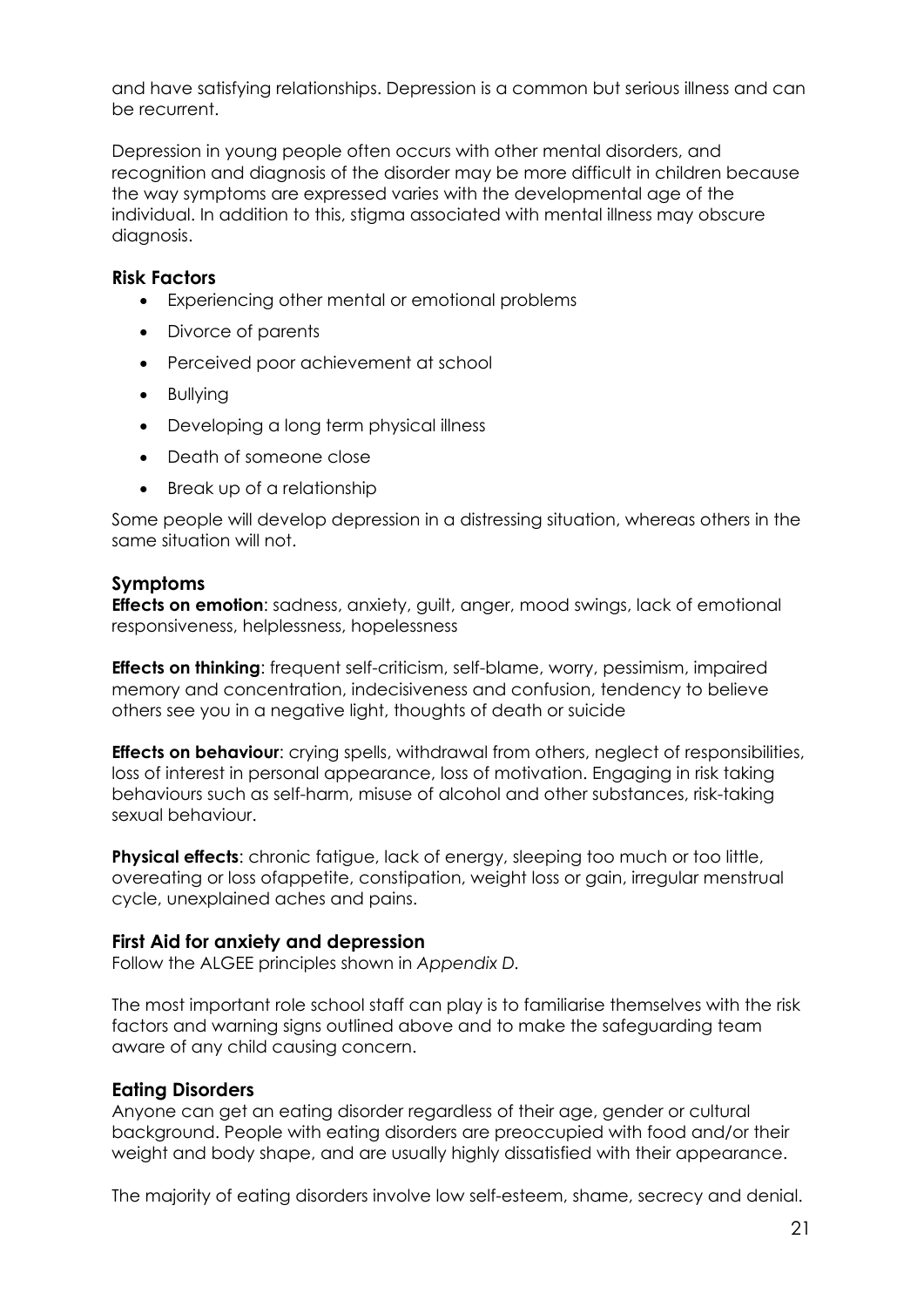Anorexia nervosa and bulimia nervosa are two of the major eating disorders.

People with anorexia live at a low body weight, beyond the point of slimness and in an endless pursuit of thinness by restricting what they eat and sometimes compulsively over-exercising.

In contrast, people with bulimia have intense cravings for food, secretively overeat and then purge to prevent weight gain (by vomiting or use of laxatives, for example).

#### **Risk Factors**

The following risk factors, particularly in combination, may make a young person more vulnerable to developing an eating disorder:

#### **Individual Factors**

- Difficulty expressing feelings and emotions
- A tendency to comply with other's demands
- Very high expectations of achievement

#### **Family Factors**

- A home environment where food, eating, weight or appearance have a disproportionate
- significance
- An over-protective or over-controlling home environment
- Poor parental relationships and arguments
- Neglect or physical, sexual or emotional abuse
- Overly high family expectations of achievement

### **Social Factors**

- Being bullied, teased or ridiculed due to weight or appearance
- Pressure to maintain a high level of fitness/low body weight for e.g. sport or dancing

#### **Warning Signs**

School staff may become aware of warning signs which indicate a pupil is experiencing difficulties that may lead to an eating disorder. These warning signs should always be taken seriously and staff observing any of these warning signs should seek further advice from one of the designated safeguarding team members

# **Physical Signs**

.

- Weight loss
- Dizziness, tiredness, fainting
- Feeling Cold
- Hair becomes dull or lifeless
- Swollen cheeks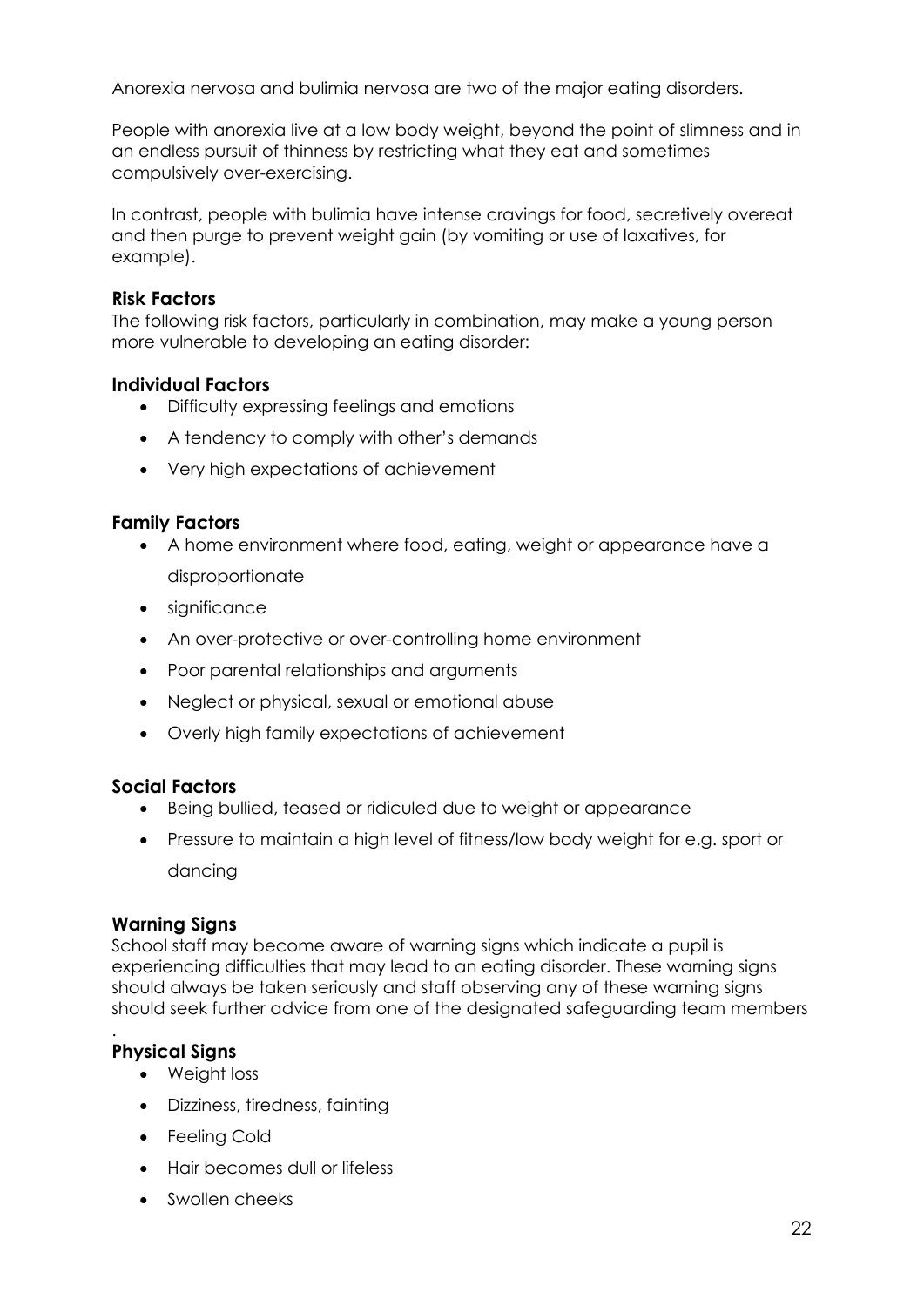- Callused knuckles
- Tension headaches
- Sore throats / mouth ulcers
- Tooth decay

# **Behavioural Signs**

- Restricted eating
- Skipping meals
- Scheduling activities during lunch
- Strange behaviour around food
- Wearing baggy clothes
- Wearing several layers of clothing
- Excessive chewing of gum/drinking of water
- Increased conscientiousness
- Increasing isolation / loss of friends
- Believes she is fat when she is not
- **Secretive behaviour**
- Visits the toilet immediately after meals
- Excessive exercise

### **Psychological Signs**

- Preoccupation with food
- Sensitivity about eating
- Denial of hunger despite lack of food
- Feeling distressed or guilty after eating
- Self dislike
- Fear of gaining weight
- Moodiness
- Excessive perfectionism

### **Self-Harm**

Self-harm is any behaviour where the intent is to deliberately cause harm to one's own body for example:

- Cutting, scratching, scraping or picking skin
- Swallowing inedible objects
- Taking an overdose of prescription or non-prescription drugs
- Swallowing hazardous materials or substances
- Burning or scalding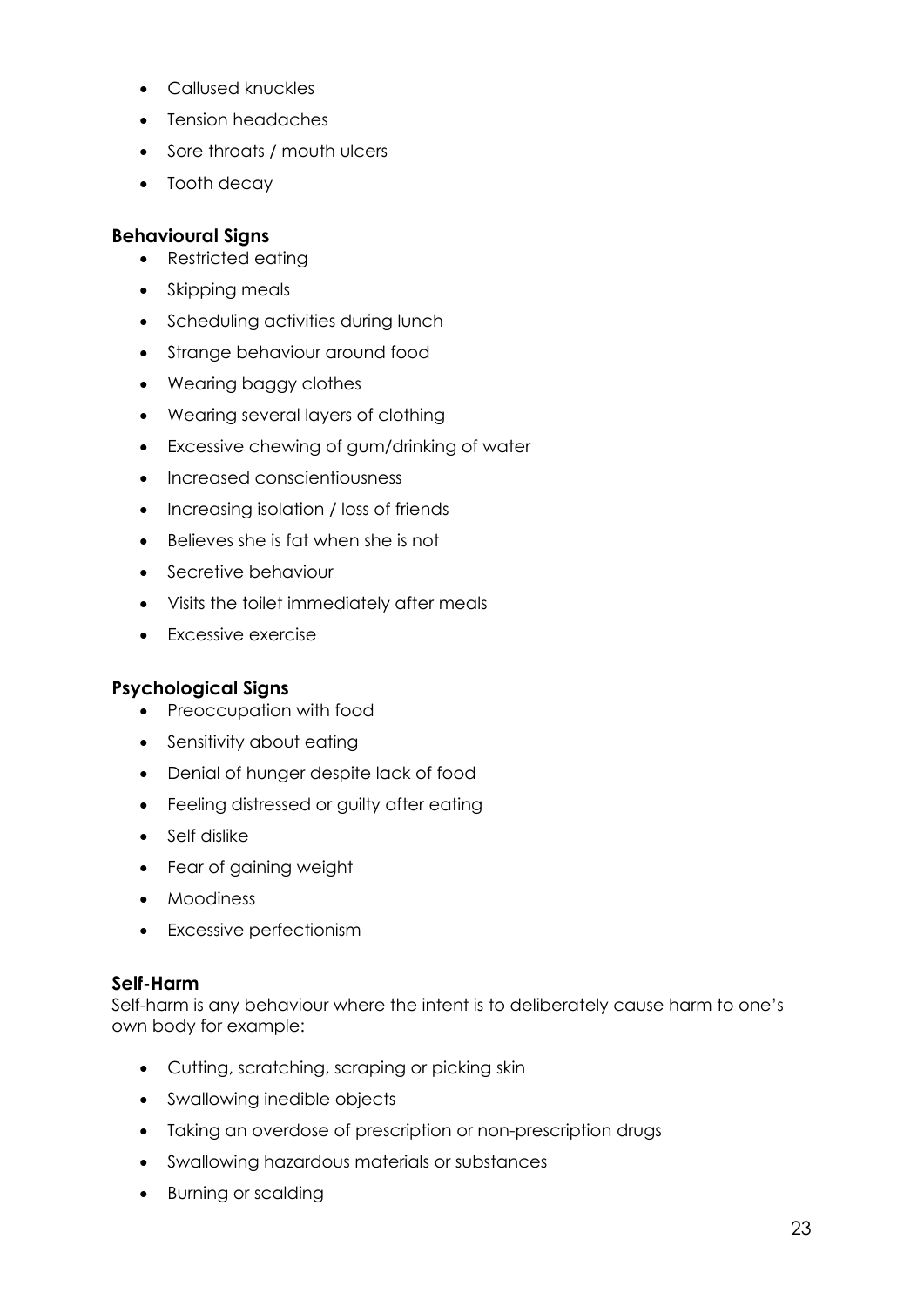- Hair-pulling
- Banging or hitting the head or other parts of the body
- Scouring or scrubbing the body excessively

# **Risk Factors**

The following risk factors, particularly in combination, may make a young person particularly vulnerable to self-harm:

### **Individual Factors**:

- Depression/anxiety
- Poor communication skills
- Low self-esteem
- Poor problem-solving skills
- Hopelessness
- Impulsivity
- Drug or alcohol abuse

# **Family Factors**

- Unreasonable expectations
- Neglect or physical, sexual or emotional abuse
- Poor parental relationships and arguments
- Depression, self-harm or suicide in the family

### **Social Factors**

- Difficulty in making relationships/loneliness
- Being bullied or rejected by peers

### **Warning Signs**

School staff may become aware of warning signs which indicate a pupil is experiencing difficulties that may lead to thoughts of self-harm or suicide. These warning signs should always be taken seriously and staff observing any of these warning signs should seek further advice from the safeguarding team

### **Possible warning signs include:**

- Changes in eating/sleeping habits (e.g. pupil may appear overly tired if not sleeping well)
- Increased isolation from friends or family, becoming socially withdrawn
- Changes in activity and mood e.g. more aggressive or introverted than usual
- Lowering of academic achievement
- Talking or joking about self-harm or suicide
- Abusing drugs or alcohol
- Expressing feelings of failure, uselessness or loss of hope
- Changes in clothing e.g. always wearing long sleeves, even in very warm weather